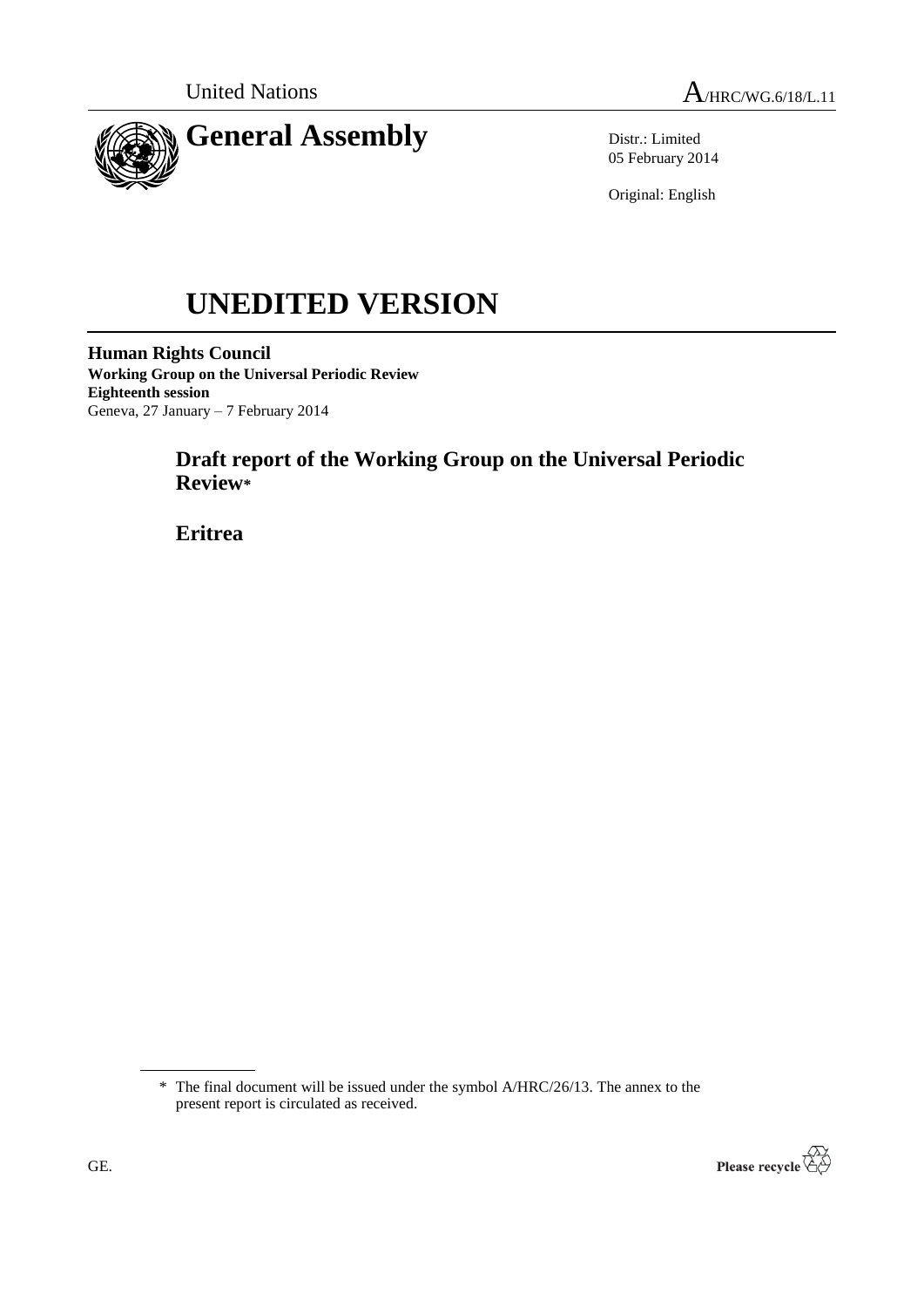## **A/HRC/WG.6/18/L.11**

# Contents

|       |    | Paragraphs | Page          |
|-------|----|------------|---------------|
|       |    | 1-4        | 3             |
|       |    |            | $\mathcal{E}$ |
|       | A. | $5-34$     | $3-6$         |
|       | B. | 35-121     | $6-13$        |
| Н.    |    | 122        | $6-26$        |
| Annex |    |            |               |
|       |    |            |               |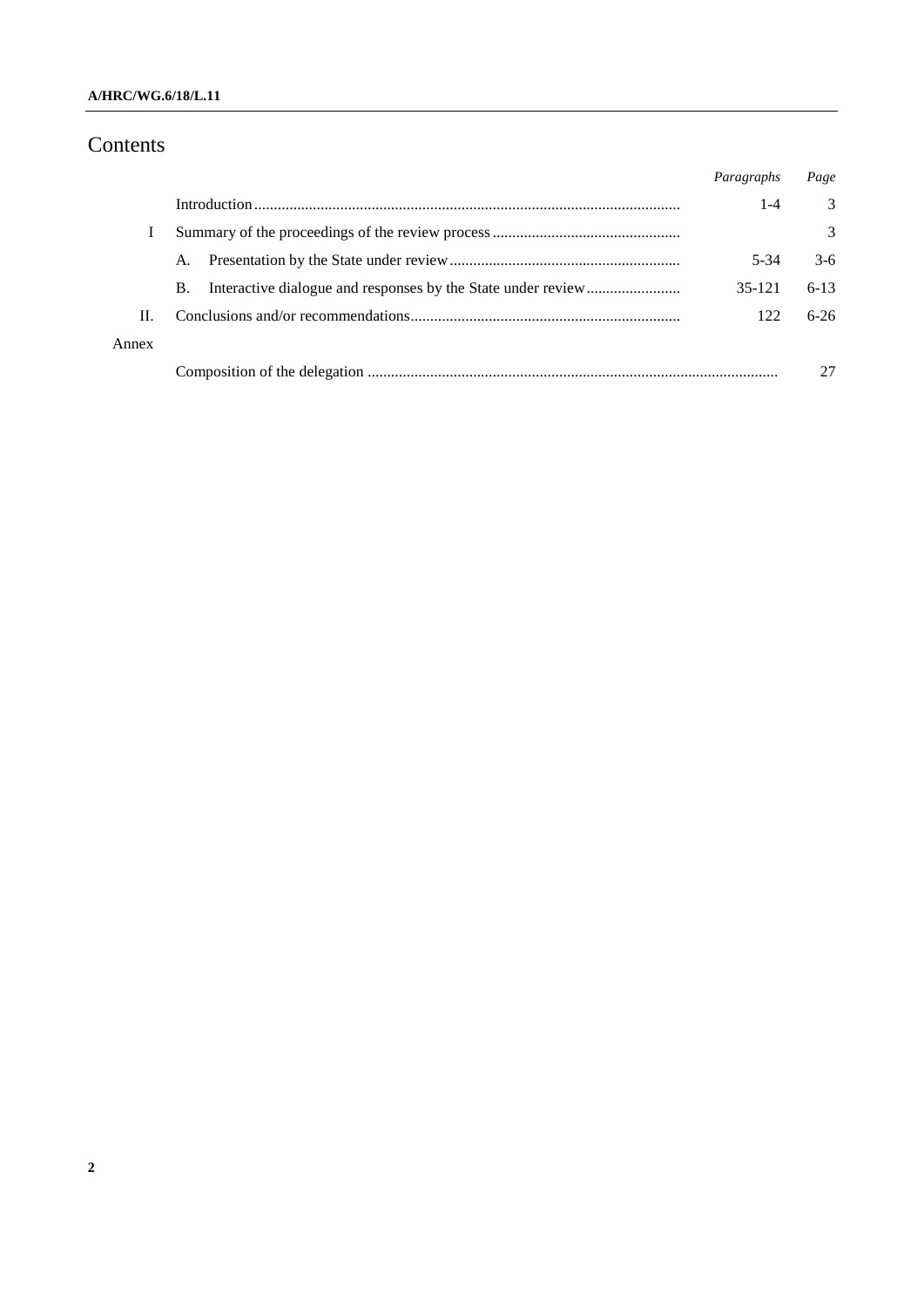## **Introduction**

1. The Working Group on the Universal Periodic Review (UPR), established in accordance with Human Rights Council resolution 5/1 of 18 June 2007, held its eighteenth session from 27 January to 7 February 2014. The review of Eritrea was held at the 18th meeting on 3 February 2014. The delegation of Eritrea was headed by H.E. M Tesfamichael Gerahtu. At its 17th meeting held on 6 February 2014, the Working Group adopted the report on Eritrea.

2. On 15 January 2014, the Human Rights Council selected the following group of rapporteurs (troika) to facilitate the review of Eritrea: Austria, Indonesia and Sierra Leone.

3. In accordance with paragraph 15 of the annex to resolution 5/1 and paragraph 5 of the annex to resolution 16/21, the following documents were issued for the review of Eritrea:

(a) A national report submitted/written presentation made in accordance with paragraph 15 (a) (A/HRC/WG.6/18/ERI/1);

(b) A compilation prepared by OHCHR in accordance with paragraph 15 (b) (A/HRC/WG.6/18/ERI/2);

(c) A summary prepared by OHCHR in accordance with paragraph 15 (c) (A/HRC/WG.6/18/ERI/3).

4. A list of questions prepared in advance by Czech Republic, Belgium, Germany, Liechtenstein, Mexico, Netherlands, Norway, Slovenia, Spain, Sweden, United Kingdom of Great Britain and Northern Ireland, United States of America was transmitted to Eritrea through the troika. These questions are available on the extranet of the UPR.

# **I. Summary of the proceedings of the review process**

#### **A. Presentation by the State under review**

5. The delegation thanked those states that sent advance questions and concerns, as well as expressions of support. Eritrea valued all constructive engagements on the full enjoyment of human rights and fundamental freedoms.

6. The delegation stated that the contents of the UPR Report focused mainly on the implementation of the accepted recommendations and related issues. The Report was prepared through the process of broad participation and high responsibility. A Steering Committee composed of representatives from all the relevant line ministries and chaired by the Ministry of Foreign Affairs was established. Civil Society organizations were also represented in the Committee. The UN Country team in Eritrea also gave its inputs.

7. The delegation stated higher level consultations have been made including with law enforcement agencies, members of the judiciary, regional administration and civic organizations on the Draft codes and are now ready for proclamation. Furthermore, new laws on access to water, food security, privatization of state owned enterprises and access to justice, as well as the accountability of judicial services and the expansion and extended jurisdiction of the community magistrate courts have been introduced.

8. The delegation stated that the Constitution was the sources of all legislative measures and the basis of economic, social, cultural and political policies and actions. While local and regional elections were in motion, national election remained pending until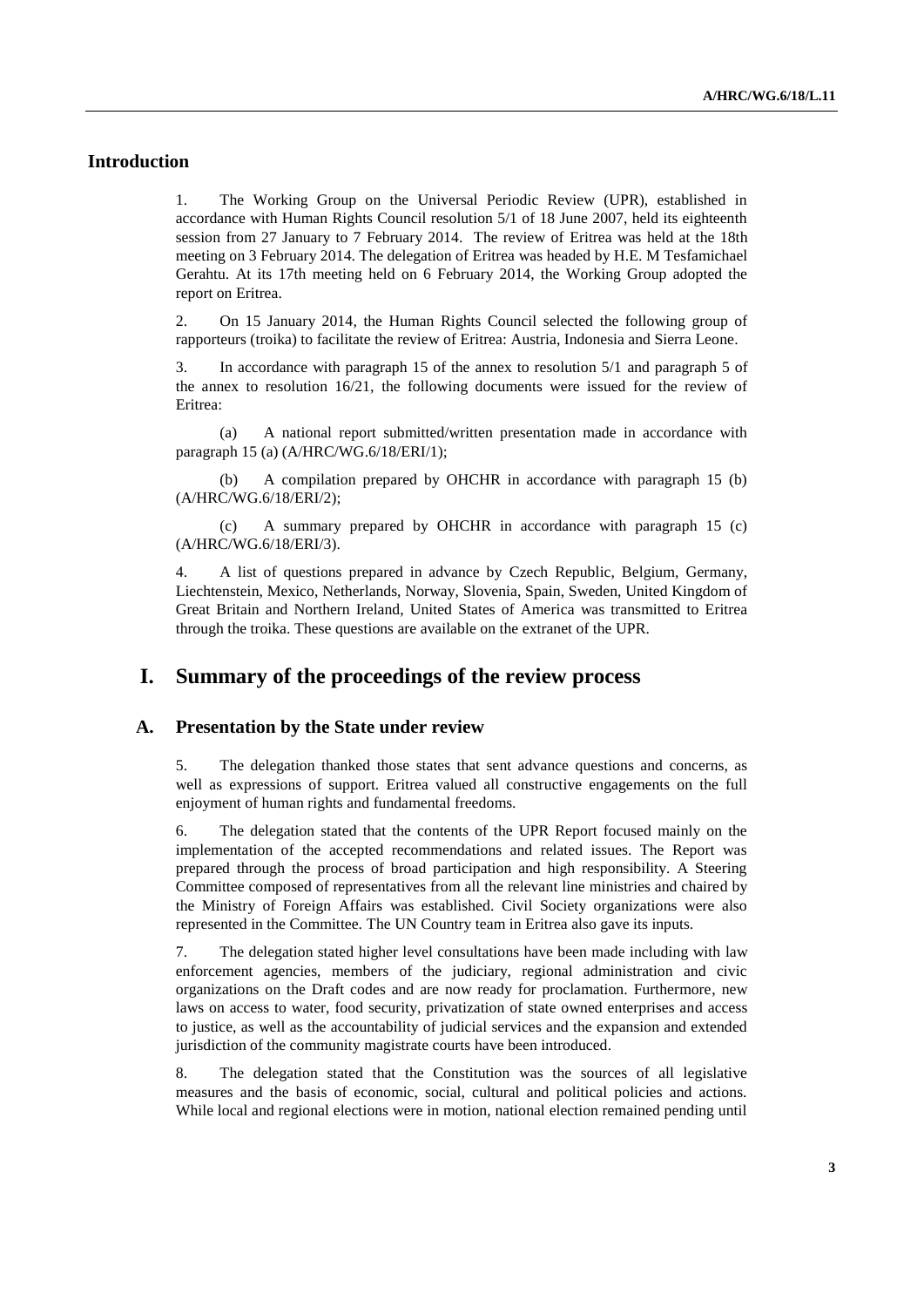the threats to national security and sovereignty were eliminated. The delegation acknowledged that more effort was needed to establish some institutions provided for in the Constitution. Despite challenges and problems, efforts to strengthen the legal system and the rule of law have gained significant momentum in the last four years.

9. The delegation stated that the national development efforts were focused on the consolidation of all aspects of social justice to ensure that every citizen has the ability to lead a life of dignity with development in a society that reflects the common values and aspirations. Equal rights and opportunities have become the hallmarks of the Government's strategic interventions to ensure equitable distribution of basic services and the expansion of even development in all regions and localities.

10. The delegation stated that micro credit schemes for rural farmers, women cooperative farms, disadvantaged women, disabled citizens and other needy sections of the community have expanded significantly. The major Government institutions, the Eritrean Development Bank and other stakeholders have thus increased the level of investment and the degree of support to these disadvantaged groups.

11. The delegation stated that the privatization of Government owned entities and enterprises and the establishment of a privatization agency under the Proclamation issued in 2013 was expected to widen the opportunities for all citizens to benefit from the wealth of the nation at various levels.

12. The delegation stated that programmes to assist all the disadvantaged social groups have been expanded by the Government in collaboration with stakeholders and Eritreans inside and outside of the country.

13. The delegation provided information on the steps taken towards cultural transformations as well as to explore the cultural heritage of all the ethnic groups in conformity with the ideals of national unity and national development.

14. The delegation stated that Eritrea has redoubled its effort to improve the life style and conditions of living of its entire population. The strategy targeting poverty elimination and transforming living standards was an ongoing effort.

15. The delegation stated that the demographic distribution of services by the Government has shown remarkable progress in terms of access, coverage and viability. In the previously disadvantaged areas, as well as rural sections and periphery parts of the country, there has been continuing growth on all social indicators in the last four years.

16. The delegation stated that Eritrea was on course to achieving three MDG Goals (MDG 4 on reducing child mortality, MDG5 on improving maternal health and MDG6 on combating HIV/AIDS, malaria and other diseases). It was also on track on four other goals.

17. In areas of human dignity, the delegation stated that the Eritrean Correctional and Rehabilitation Services (ECRS) had a major undertaking of rehabilitating and reintegrating convicted prisoners into the society upon release.

18. The delegation stated that torture was criminalized in the domestic legal system and thus close monitoring has been an established practice in the last four years. Moreover, evidence collected through these means remained inadmissible in courts of law.

19. The delegation stated that Government has also continued its strict policy of zerotolerance for all forms of sexual violence. Awareness campaigns have been stepped up by all concerned agencies. Police have been conducting public forums and campaigns in high schools.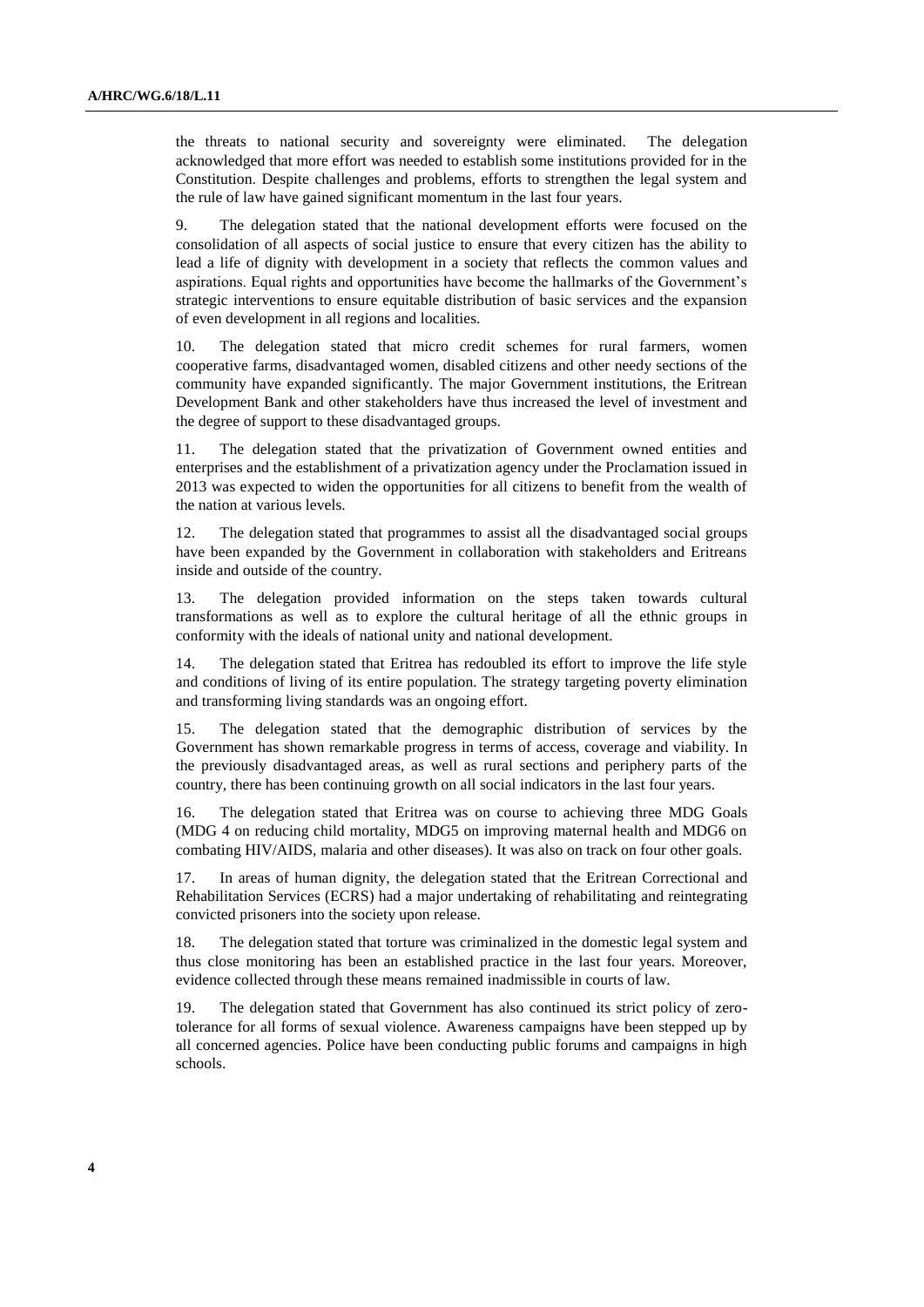20. The delegation stated that any contract of marriage between persons below 18 years of age was null and void. Spouses and witnesses to such marriage faced punishment under the Penal Code.

21. The delegation stated that the Government has outlawed the practice of female genital mutilation/cutting and extensive campaign was going. Reported cases were submitted to the courts and penalized. However challenges still remain in addressing this problem which included reaching nomadic populations and the bringing about of behavioural changes through knowledge and awareness.

22. The delegation stated the rights of the child were at the centre of the Government policies and strategies. Effort has been made to strengthen the family unit, provide a better environment for the growth and development of children and empower communities to coordinate and promote good childcare and appropriate socialization practices. There was also a successful expansion of the Community Based Orphan reintegration programme.

23. The delegation stated that there were no cases of child labour in Eritrea. Children were not recruited for labour but that there was a culture, tradition and practice of children participating in family activities and work. Raising the monitoring capacity and awareness of all concerned were major challenges.

24. The delegation stated that the Government has established a probation service providing counselling and integrating children who were in conflict with the law into schools and neighbourhoods after their release.

25. The delegation stated that the political and social roles of women in political activities, the elected assemblies, administrations at local and regional levels, and in other government positions have improved in the last four years.

26. The delegation informed of the effort made to bridge the gender gap in education and enhance the quality of girls' education in the school system. With regard to combating adult illiteracy, data from the 2011/2012 academic year showed that 52, 747 adults participated in adult literacy programs, with women constituting 95% of the participants. Similarly Vocational training programmes for women were also significant and during this academic year, out of a total of 4,640 students enrolled 38% percent were women.

27. The delegation stated that Eritrea has continued to encourage voluntary repatriation of those who may have left the country illegally and in violation of the immigration laws, with several rehabilitation and reintegration programmes for those returning on their own volition. The Government was working to establish a mechanism to facilitate access to relevant international bodies, particularly the United Nations High Commissioner for Refugees, in accordance with Recommendation 107 from the first review.

28. The delegation informed of the reorganization and restructuring of government structures starting from the local level in accordance with the motto: "political dynamism and effective management and organization". Also, the Government has focused on activating the involvement of communities in managing their own affairs, with the emphasis of local empowerment through greater devolution of authority to local governance and regional administrations.

29. The delegation stated that the political landscape respected fundamental freedoms, namely freedom of expression, association and religion. No one has been detained for expressing his or her views or ideas, including for criticizing government policies and actions. There has never been any restriction on the internet. Religious harmony, mutual respect, mutual understanding of the religions has continued to flourish.

30. The delegation stated that Eritrea has submitted reports with regard to CEDAW, the Convention on the Rights of the Child and the eight conventions on ILO. The Government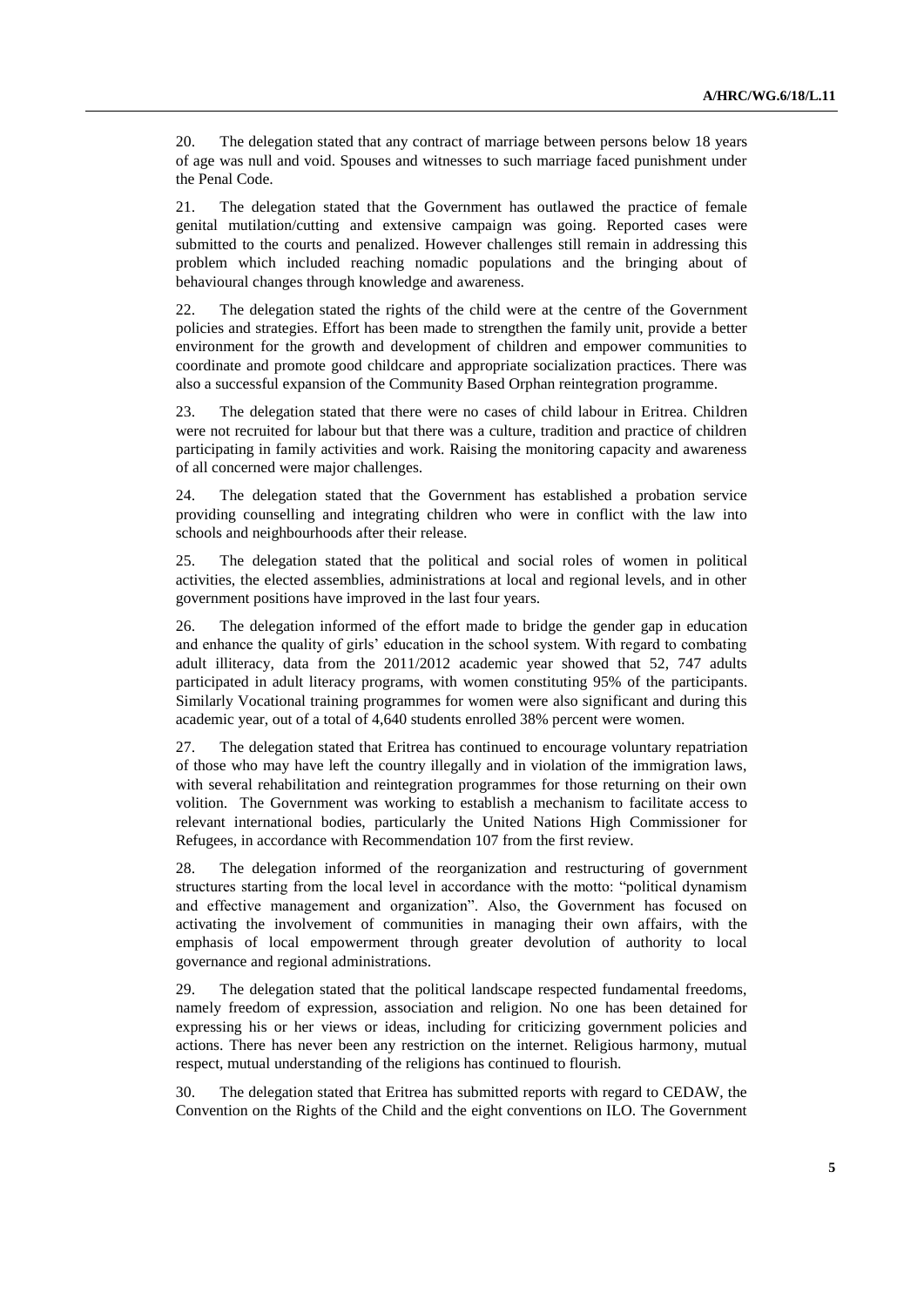has also responded to many questionnaires and letters from those bodies; and has also responded positively to Communications brought by the Compliant Procedure of the Human Rights Council and to the Council itself during the 20th and 21st Sessions. To date, Eritrea has attended all the Regular Sessions of the Council since the 19th Session with the objective of working closely with the Council.

31. The delegation stated that Eritrea was wrongly targeted with politically motivated Resolutions of the HRC that denigrate the ongoing efforts of the Government in promoting and protecting human rights and fundamental freedoms. Eritrea considered that country specific resolutions did not serve the advancement of human rights. It was also a double standard and a deviation from the UPR process that created a forum for constructive engagement.

32. The delegation stated that the imposition of unjustified sanctions has negatively impacted the full enjoyment of human rights. Eritrea has been subjected to a litany of accusations of gross violations of human rights, while the facts on the ground illustrate that these accusations were invalid and were mainly motivated by sinister political agendas.

33. The UN sanctions imposed on Eritrea and the continued occupation of sovereign Eritrean territories entail the prolongation of national service and other onerous burdens on the country and its people also deserve consideration. Unnecessary expenditure for defence as well as undesirable delays in some aspects of the political process are by-products of this reality and it is in this respect that the continued occupation of its sovereign territories violated the right of the Eritrean people to live in peace. In this regard, the delegation called on the Council to give due regard in its agenda to the right of the Eritrean people to live in peace.

34. The delegations informed of some of Eritrea's best practices in the advancement of human rights, which included the community based approach in addressing social problems, the approach to orphans and other vulnerable children with disability, and the provision of free education up to the tertiary level. There was also the nominal fee for health services up to referral treatment and the Injury Surveillance System, as well as observance of UN recognized internal days as an occasion to promote public awareness on critical issues.

#### **B. Interactive dialogue and responses by the State under review**

35. During the interactive dialogue, 70 delegations made statements. All recommendations made appear in section II of the report.

36. Armenia noted efforts to improve socioeconomic conditions, especially the national policy on food security. Noting the provision of free compulsory basic education and efforts to improve school enrolment, it expressed concern that the final year of schooling was undertaken in military training camps.

37. Australia was disappointed that no special Procedures mandate holder had been permitted to visit Eritrea, and that the country's Constitution had still not been implemented. It was concerned about reports of torture, harsh prison conditions and incommunicado detention, and compulsory military service.

38. Austria commended the decision to invite OHCHR to visit. It expressed concern with lack of due judicial process, questionable detentions and poor detention conditions. Indefinite military conscription constituted forced labour, and deepened poverty. The lack of free press curtails freedom of expression.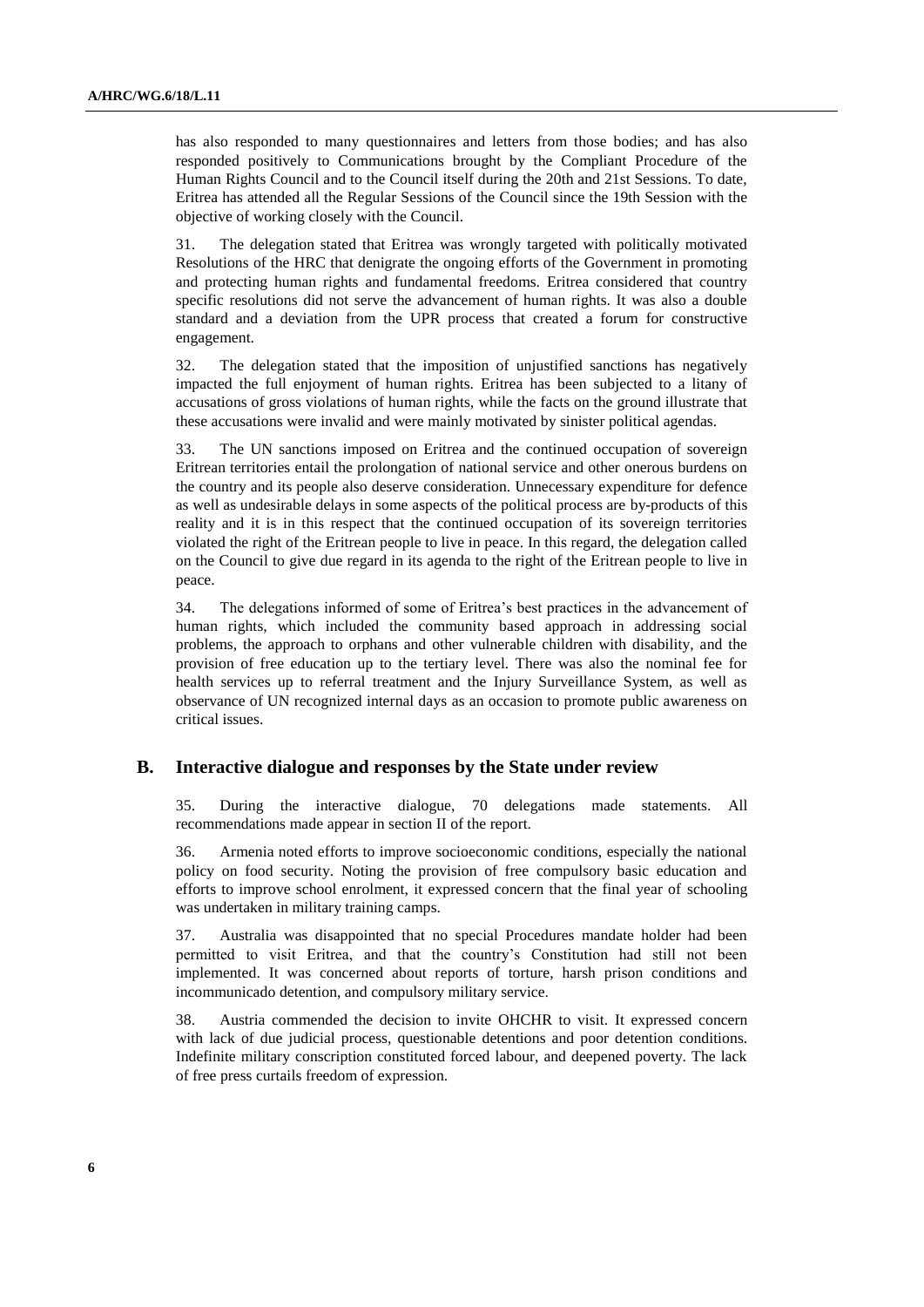39. Belgium noted progress in combating FGM, but expressed concern regarding the deterioration of the human rights situation in several areas. It noted the use of children in armed conflicts.

40. Bhutan noted provision of free education, vocational skills training for school dropouts and economic empowerment programmes for women, among other achievements. Eritrea had made progress towards attaining the MDGs on health, gender equality, poverty, hunger, and primary education.

41. Botswana, acknowledging progress in health and education and gender equality, noted reports of disappearances, torture, detentions without trial, judicial interference, and restrictions on the freedoms of movement, expression and public participation. It encouraged Eritrea to strengthen rule of law and civil and political rights.

42. Brazil encouraged further efforts to enhance women's rights. It expressed concern that Eritrea had not ratified core human rights treaties, and that freedom of expression and religion remained limited. Brazil asked how the international community could support the implementation of recommendations.

43. Canada asked Eritrea about steps taken to repeal criminalization of consensual homosexual activity. It expressed concern about poor prison conditions, torture and secret detention centres. It urged Eritrea to fulfil its obligations and allow monitors and special procedures mandate holders to visit Eritrea.

44. Chad noted that significant consultations with all relevant stakeholders had been held while preparing the national report. It acknowledged that Eritrea was party to some of the principal international human rights instruments.

45. Chile welcomed the adoption of Proclamation 158/2007 prohibiting FGM and related awareness-raising campaigns. It was concerned by forced disappearances. It noted progress towards the health-related MDGs.

46. China acknowledged promotion of economic, social and cultural rights, which improved food security, integrated rural development, infrastructure strengthening, health, and education, and promoted gender equality. It called on the international community to provide assistance to meet challenges.

47. Colombia acknowledged efforts in the implementation of recommendations of the first UPR cycle and highlighted particularly progress in respecting women's rights and access to health care and education. Colombia would share its experience in designing and implementing mechanisms to monitor implementation of recommendations.

48. Croatia noted efforts to educate girls and attain the MDGs related to gender equality. It welcomed efforts to eradicate FGM, but was concerned that incidence of FGM remained high. It expressed concern about non-recognition of conscientious objection to military service, and the impact of indefinite military service on children and society.

49. Cuba noted efforts to improve social, economic and cultural rights, particularly the right to food, health and education; emphasizing positive reforms in basic education, prohibition of child labour and re-education of minors in conflict with the law. It acknowledged integration of women in government.

50. Estonia urged Eritrea to implement all recommendations made and cooperate with special procedures mandate holders; to increase efforts and funding to improve women's rights and eliminate FGM and forced marriage; and to ensure freedom of expression, association and assembly.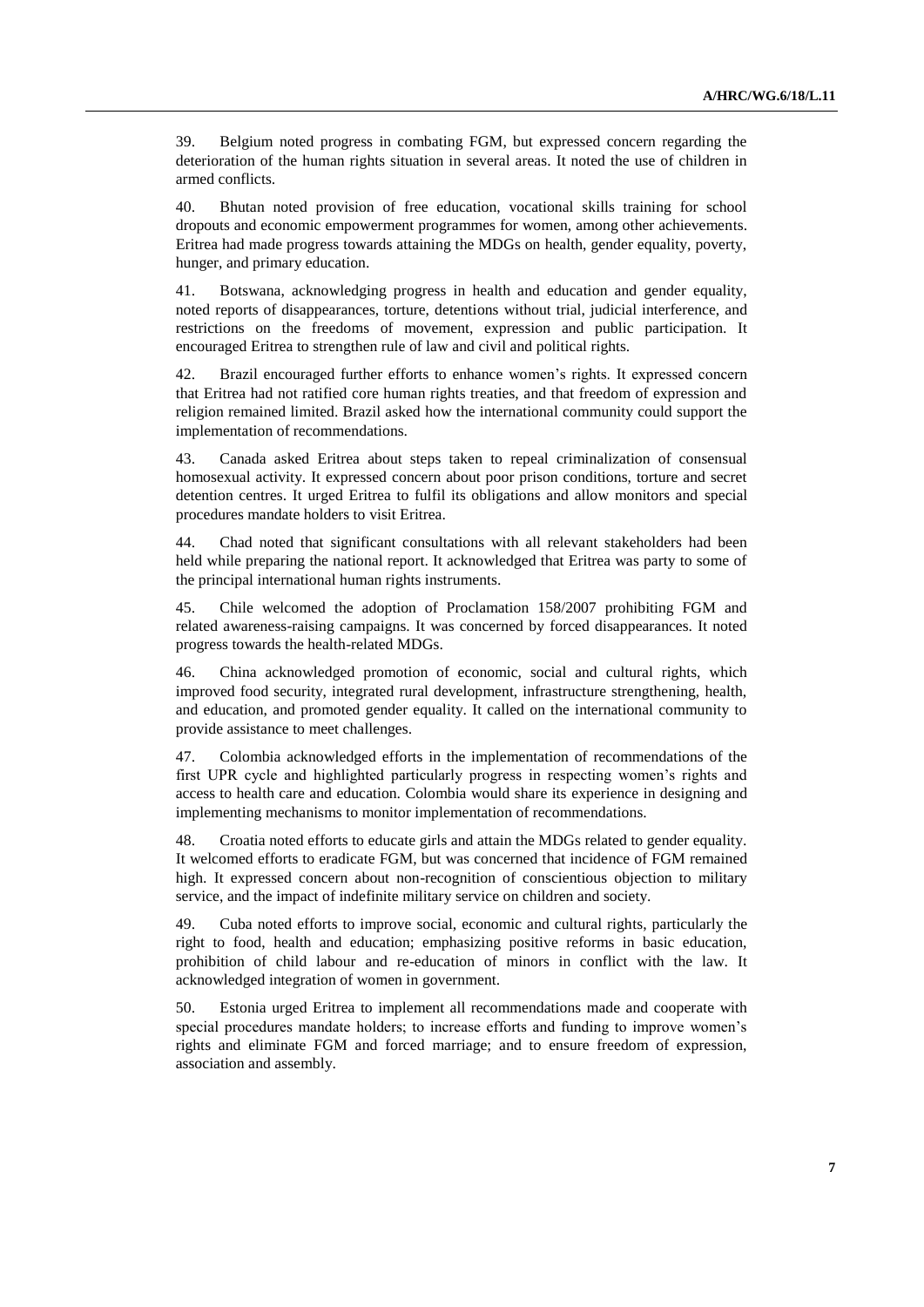51. Denmark expressed concern that very little progress had been made in implementing recommendations accepted under the first UPR cycle, particularly concerning combating torture and other ill-treatment. It noted that CAT had not been ratified.

52. Djibouti noted the lack of effort to implement recommendations from the first UPR cycle. It expressed concern regarding the fate of prisoners secretly detained during the 2008 border conflict with Djibouti, and the lack of cooperation with the Special Rapporteur on the situation of human rights in Eritrea.

53. Ecuador acknowledged legislative progress made, notably in working towards replacing the Transitional Codes and adoption of Proclamation 158/2007 to abolish FGM. It noted work to relocate orphans, particularly children orphaned as a result of HIV/AIDS.

54. Egypt noted that the Judiciary Branch was in the final stage of drafting new Codes to replace the Transitional Codes of Eritrea, and that Eritrea's international obligations had been taken into account in the new Codes.

55. The Czech Republic remained concerned about the lack of progress on key human rights issues, including the numerous pending requests of UN Special Procedures to visit the country.

56. France noted the contacts carried out between the High Commissioner for Human Rights and the Eritrean authorities to discuss assistance to tackle human rights issues. It noted efforts made to address social rights, particularly regarding health, but remained concern by the human rights situation.

57. Gabon noted progress and good practice in implementing recommendations made during the first UPR cycle. However, many challenges remained. It encouraged Eritrea to ratify international human rights instruments and improve collaboration with OHCHR, Special Procedures, and other mechanisms.

58. Switzerland remained concerned about extra judiciary executions, forced disappearances, indefinite national service, arbitrary detention, and restricted freedoms. It wished that civil society could play a greater role. Noting the promotion of education, it invited Eritrea to improve civil and political rights.

59. Ghana urged Eritrea to complete the ratification and implementation of the CAT, CRPD, ILO Convention on the Worst Forms of Child Labour and International Convention on the Protection of the Rights of All Migrant Workers and Members of Their Families.

60 Indonesia noted Eritrea's efforts to promote and protect human rights, in particular the ECOSOC rights such as the 2010 Water Proclamation and the 2012 Proclamations to enhance access to justice and the right to basic education.

61. Iran (Islamic Republic of ) acknowledged the challenges faced by the Government in the achievement of most socioeconomic areas such as education, health care, economic growth and social justice.

62. Ireland was concerned at the failure to respond to the requests of special procedures mandate-holders. It reiterated the call of the HRC in its resolution 23/21 for Eritrea to fully implement its 1997 Constitution. It noted continued practice of FGM.

63. Italy was concerned about reports of torture and about indefinite conscription amounting to forced labour. It recognized efforts to boost trade and investment to alleviate poverty and improve living standards. It noted that some population groups were more vulnerable to discrimination.

64. Japan hoped that Eritrea would cooperate with the international community, including UN mechanisms. It expected Eritrea to end impunity, the use of torture, arbitrary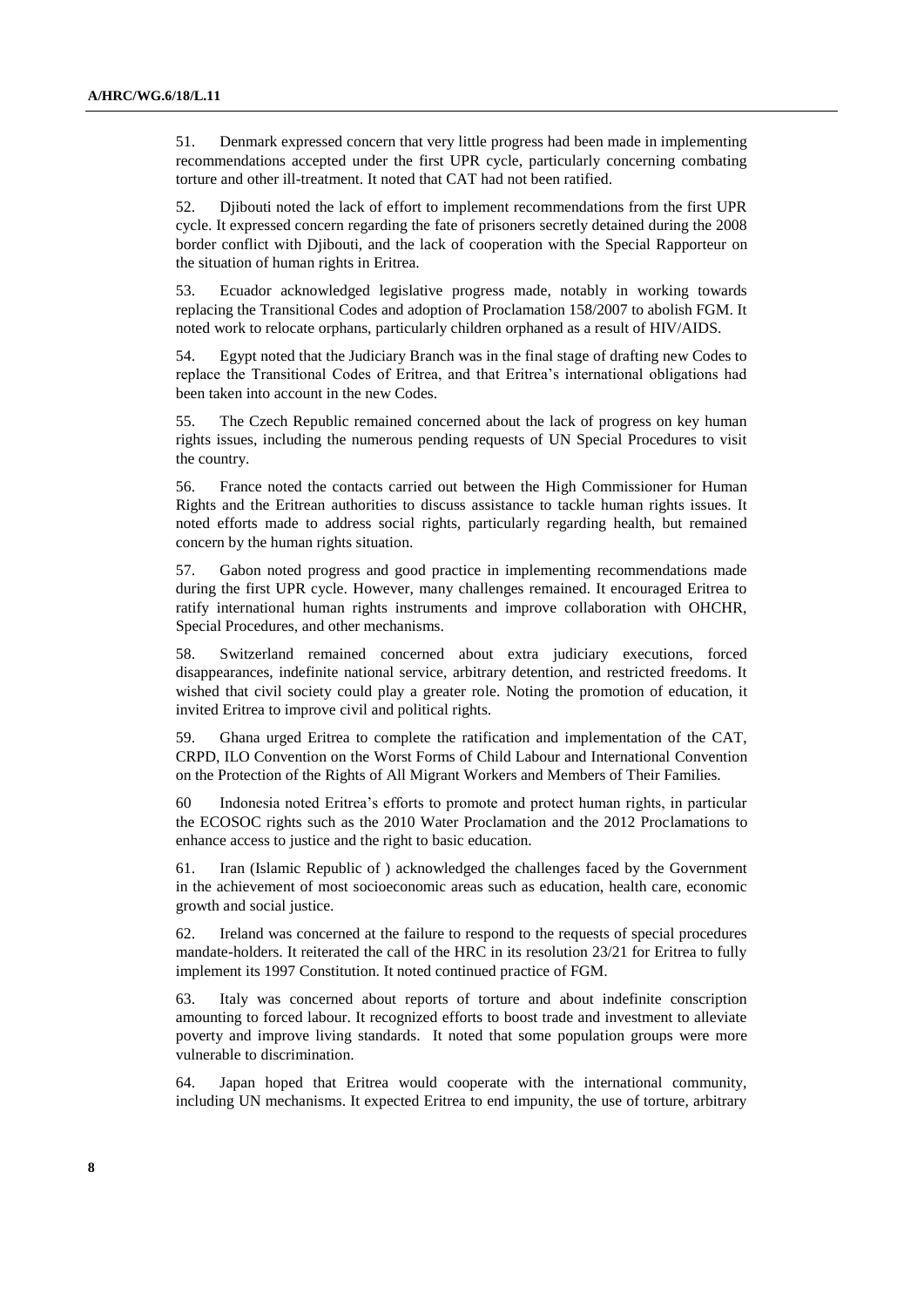and extrajudicial detentions and enforced disappearances. It hoped for further progress on the issues of FGM and sexual violence.

65. Kenya noted the ongoing commitment to providing subsidized health care and free education. It highlighted that some of the recommendations accepted by Eritrea during the previous UPR cycle had not been implemented, particularly concerning torture and child labour.

66. Latvia recalled that during the first UPR review it had recommended that Eritrea step up cooperation with the special procedures and noted that visit requests by special procedures had not yet been accepted.

67. Lithuania strongly encouraged Eritrea to cooperate with the Special Rapporteur on Eritrea and other special procedures mandate-holders. It was concerned at failure to implement previous recommendations and expressed concern about restrictions to freedom of assembly and expression, and that rape and sexual violence during military service were widespread.

68. Luxembourg remained concerned at discrimination and violence against women and girls, particularly early marriage, FGM and sexual and domestic violence. It was deeply concerned that many young unaccompanied Eritreans were taking refuge in neighbouring countries following their parents' detention, exile or military service.

69. Malaysia noted ongoing efforts to improve the rights of women and children, particularly in the area of education. It noted that more efforts were needed to meet the first MDG to eradicate extreme hunger and poverty.

70. Mauritania noted the enactment of legislation to improve the situation of women and vulnerable groups. It urged the Government to step up its efforts to promote national reconciliation, social harmony and political stability.

71. Mexico was concerned about the high number of political prisoners, persons detained for desertion and the treatment and conditions of persons in the Sawa military camp. It stressed the importance of allowing access to the ICRC, family visits and legal and medical assistance.

72. Montenegro asked what steps had been taken to end the compulsory practice of all children completing their final year of schooling in a military camp; why there was a delay implementing recommendations on ratification of treaties such as CAT, OP-CAT, ICCPR-OP2, CPED and CPRD; and what steps had been taken to implement the Constitution without delay and hold free and transparent elections.

73. Namibia noted efforts made to finalize new criminal and other codes and its proclamations on water and enhancing access to and better delivery of justice.

74. The Netherlands remained concerned about severe restrictions on freedom of expression, association and religion, prolonging military service, arbitrary detention, torture, prisoner maltreatment, extrajudicial killings and secret prisons. It urged Eritrea to allow the ICRC unrestricted access to prison facilities.

75. Nigeria urged Eritrea to expedite implementation of the recommendations from the previous UPR cycle, incorporate international human rights conventions into domestic legislation, ensure press freedom, improve health institutions and access to health services and prioritize education. It invited Eritrea to ratify the CPED.

76. Norway expressed concern at the excessive militarization of Eritrean society and its reported effect on people's daily lives and the lack of freedom of expression. It noted that the rule of law and fundamental freedoms were still not respected in Eritrea.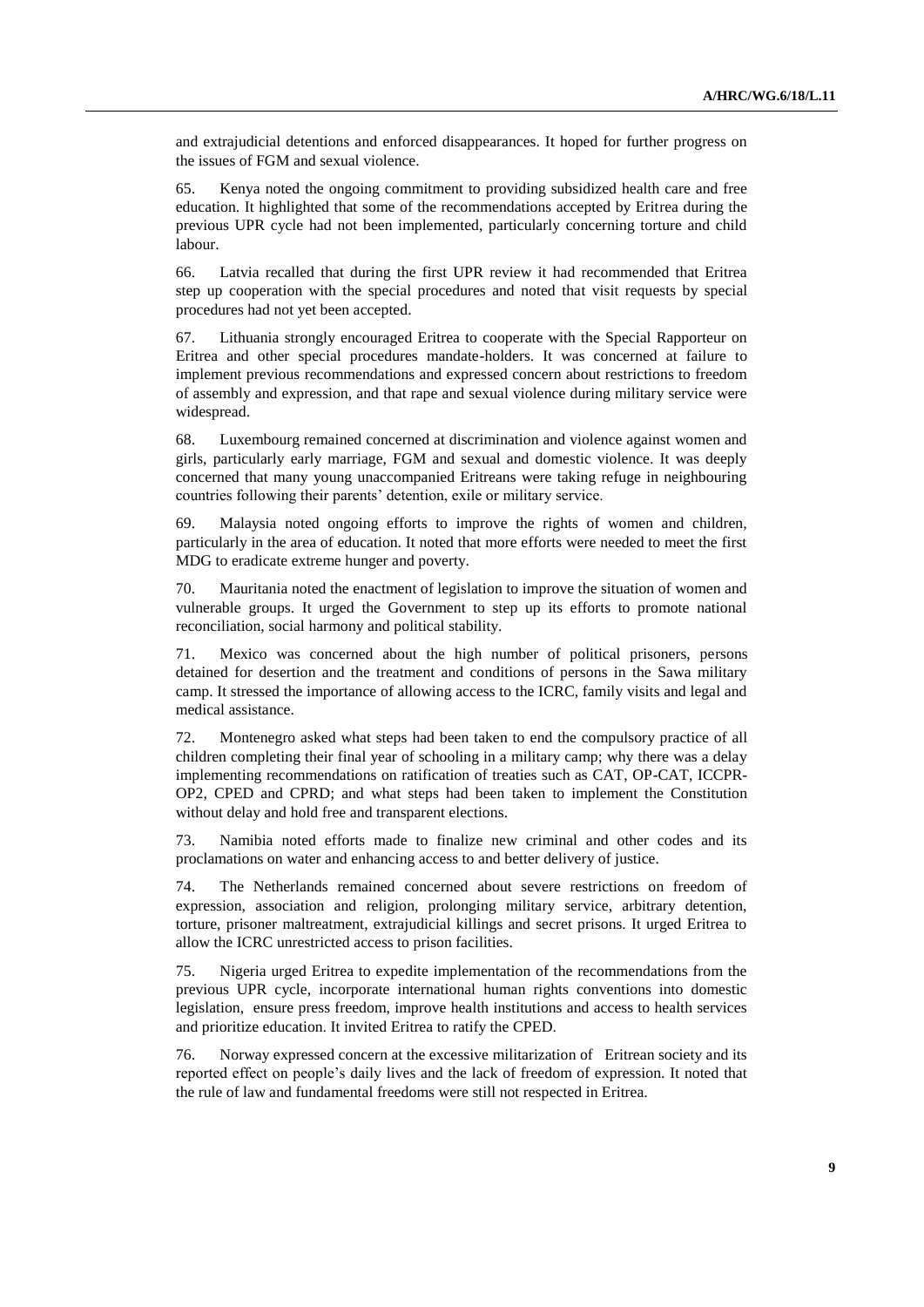77. Paraguay noted challenges but recognized efforts to improve access to water and sanitation, food, health care and education. It expressed concern about reports of serious violations of human rights, particularly arbitrary detentions, extrajudicial killings, enforced disappearances and inhumane conditions of detention.

78. The Philippines noted efforts to implement the recommendations from the first UPR and attain the MDGs, improve the situation of women and children and address gender inequality and FGM.

79. Portugal welcomed efforts to assist street children. It was concerned that all children must complete their final year of schooling in a military training camp, involving the conscription of children into the military.

80. The Republic of Korea noted efforts to implement the recommendations from the first UPR and progress towards attaining the health-related MDGs and advancing women in parliamentary and government positions. It remained seriously concerned about the human rights situation.

81. Romania hoped that the Eritrean authorities would take the necessary steps to ensure the exercise of human rights by all Eritrean citizens. It was concerned about reports of the many challenges remaining since the last UPR.

82. The Russian Federation noted progress made in promoting and protecting human rights since the first UPR, but acknowledged remaining problems.

83. Saudi Arabia noted efforts thus far, despite a lack of resources, and highlighted the 2010 Water Proclamation and the 2012 Proclamation to enhance access to justice. It encouraged further efforts to promote and protect human rights at all levels.

84. Singapore noted the results obtained in combating HIV/AIDS and malaria and reducing the child mortality rate. It acknowledged promotion of gender equality, increased government funding for women to set up their own businesses, and available vocational training.

85. In response to advanced questions as well as questions and comments from the floor, the delegation emphasised that no person was detained for peacefully expressing his or her views, and that media censorship was not practiced. Also, no journalist was detained for performing his or her duty under the professional ethics of journalism.

86. Freedom of Association was guaranteed under the Constitution and other laws and that there were various associations working without any restrictions and with full freedom. There were labour unions and that the autonomy of trade unions were guaranteed under the Labour Proclamation No. 118/2001. Eritrea had signed and ratified the seven ILO Conventions and it is duly submitting its reports in this regard.

87. The Government issued the 1995 Proclamation and the 2002 registration model, which required all religious organizations to register and declare their property. Some groups who refused to adhere to the law were alleging that they were persecuted.

88. After the criminalization of FGM an intensive anti-FGM campaign was conducted and was yielding good result. Also, underage marriage was criminalized. The government followed a strict policy of zero-tolerance to sexual violence.

89. The delegation stated that consented same sexual conduct was against the values and culture of the Eritrean society.

90. The Delegation stated that there was no arbitrary detention in Eritrea. National Service was not limited to military service and encompassed reconstruction and rehabilitation of the country damaged by war. The law strictly prohibited child soldiers and only those who were 18 years of age and above were doing national service.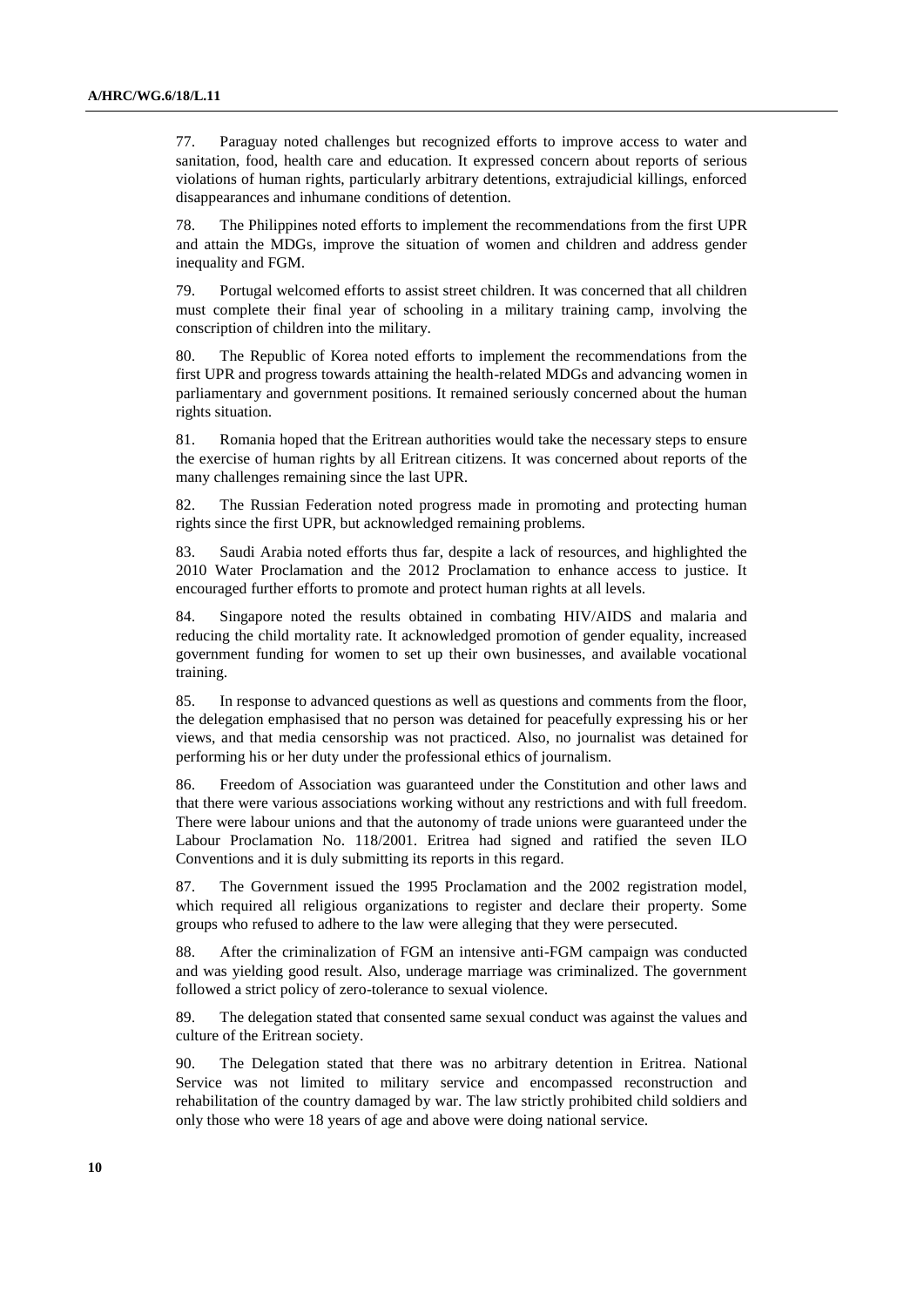91. Trafficking in persons was a criminal act and Eritrea was cooperating with all the concerned countries and agencies in this regard.

92. All the provisions enshrined in the Constitution with the exception of those dealing with national election, for the obvious reason of "the no war no peace situation", were strictly implemented and adhered to.

93. The so called "G15" who were high government officials were detained for treason and subversive acts that were committed at the time of war when the very existence of the country was under threat. By so doing they abdicated their membership. The Eritrean National Assembly at its 14th Session discussed their cases, and mandated the Government to handle the matter appropriately.

94. The delegation stated that the death penalty can serve as deterrent factor. This punishment had been used in very exceptional and limited cases.

95. The Convention against torture and Conventions on the rights of persons with disability, on the Protection of the Rights of Migrant Workers and Members of their Families Convention on the Elimination of the Worst Forms of Child Labour have been internally processed and is ready for approval and endorsement. Normally the process takes some time until it is reviewed by all the concerned government institutions and examined by the Ministry of Justice for harmonization with the other national laws.

96. The Delegation stated that Eritrea endeavoured to submit its regular reports for the conventions and treats that it had signed, and will consider requests for visits by Special Rapporteurs on case by case basis. However, special mandate holders on country specific issue do not promote the course of human rights. It negates neutrality and objectivity. The appointment of Special Rapporteur on Eritrea was politically motivated and intended to undermine the UPR mechanisms.

97. Slovakia noted that further efforts were needed to address challenges to the freedoms of movement and expression. It called on Eritrea to cooperate fully with special procedures mandate holders and OHCHR to improve the human rights situation in the country.

98. Slovenia commended efforts to achieve the MDGs and noted the decrease in cases of FGM. It expressed concern at reports of rape and sexual harassment in military or educational training camps or during interrogation, of domestic violence and of harsh conditions in detention facilities.

99. Somalia called upon the country to promote their rich ethnic, cultural, linguistic and religious diversity and to work towards a lasting peace among all the people in the Horn of Africa.

100. South Sudan acknowledged progress in the field of education at all levels, particularly in school enrolment of girls. It noted that, despite progress made in combating FGM, it remained prevalent and encouraged the Government to make further efforts.

101. Spain was concerned at the human rights situation in Eritrea and at the lack of implementation of many of the previous recommendations. It noted progress on the right to safe drinking water and sanitation and on child protection but considered that there remained many shortcomings.

102. Sudan noted efforts to improve the rights of women, persons with disabilities and children, particularly the provision of assistance to orphan children and juveniles. It called upon the relevant bodies to provide the technical cooperation requested to improve human rights.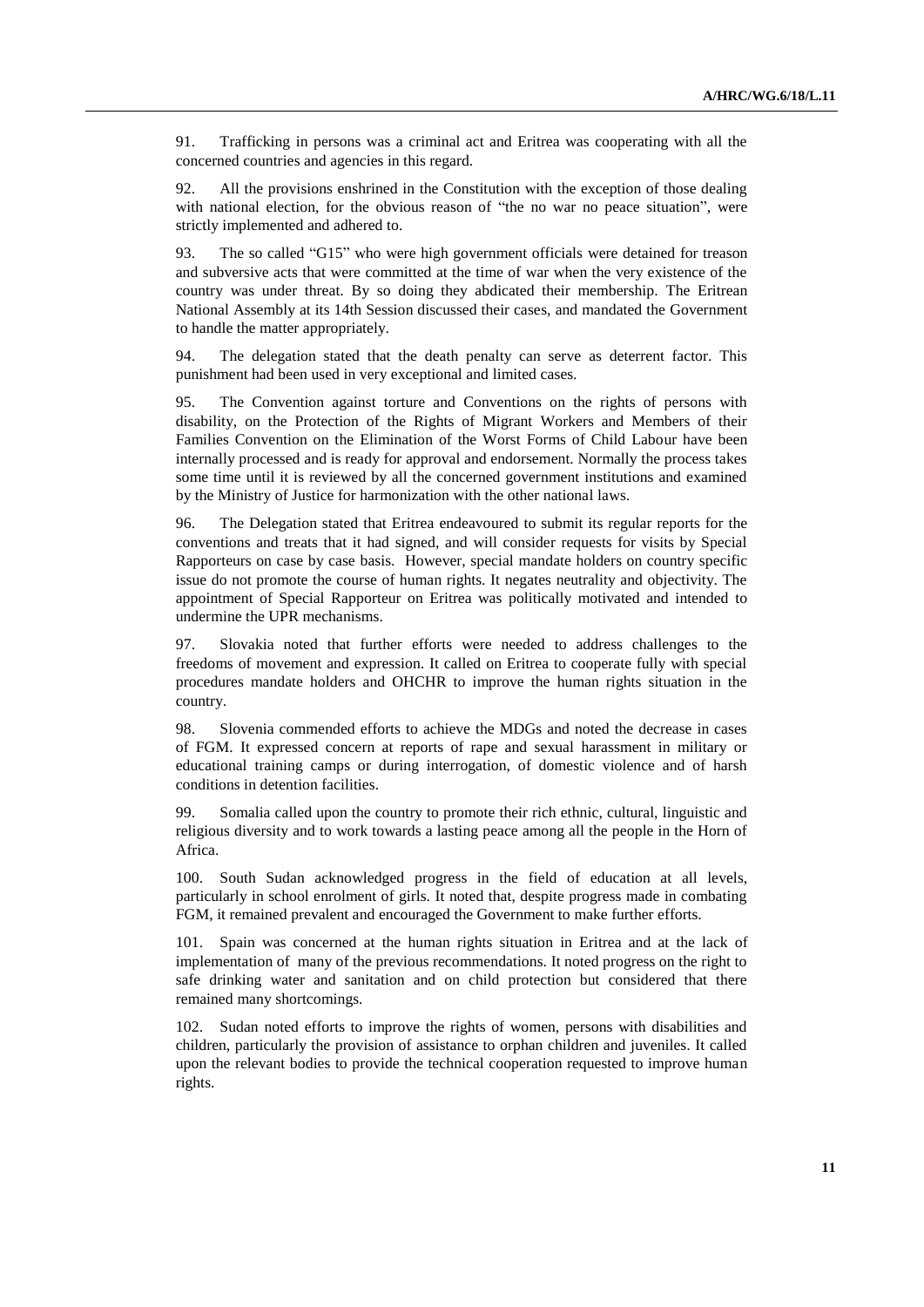103. Sweden acknowledged progress on certain related-health MDGs but recommendations to improve political and civil rights had not been addressed. It noted that violations of freedom and speech and the press were of concern and that the Special Rapporteur on Eritrea had not been granted access to the country.

104. Germany deplored the lack of progress in the human rights situation since the first UPR cycle and noted that none of the accepted recommendations it had made had been implemented. It expressed deep concern at the continued forced labour of conscripts.

105. Thailand noted that challenges remained to the promotion of women's rights, including protection from domestic violence and FGM. It noted the commitment to establish a standing committee to receive complaints of human rights violations and encouraged Eritrea to consider areas of cooperation with OHCHR.

106. Togo noted some progress in implementing the previous recommendations, the adoption of programmes to provide assistance to orphans and street children, the provision of free compulsory education and the focus on education for girls.

107. Tunisia reaffirmed its support for the Eritrean people, the creation of a democratic state and respect of human rights. It noted the adoption of legislation to strengthen the judicial system, protect children's rights and ensure gender equality.

108. Turkey considered that Eritrea's invitation to the OHCHR should pave the way for further cooperation through technical support. It noted the emphasis on education for women and girls and the policy to eradicate FGM as part of its efforts to achieve gender equality.

109. Uganda noted the programme for the economic empowerment of women, the Integrated Rural Development Schemes, the Nomadic Education Policy Framework, the establishment of vocational training schools, the provision of adult and lifelong education and the prohibition of FGM.

110. The United Kingdom of Great Britain and Northern Ireland urged Eritrea to cooperate with the United Nations and the Special Rapporteur on Eritrea. Regretting the lack of progress on human rights, it hoped that concrete improvements would be forthcoming. Eritrea should fully implement its Constitution.

111. The United States of America urged promoting human rights and fundamental freedoms and to invite the Special Rapporteur. It expressed concern that the Government did not prioritize civil and political rights and had not accounted for the disappearance of political prisoners and noted the lack of democracy.

112. Uruguay encouraged Eritrea to redouble its efforts to implement all recommendations, strengthen cooperation with the United Nations and to strengthen efforts to incorporate international obligations into its new legislation. It recognized progress in the fight against FGM.

113. Venezuela (Bolivarian Republic of) noted the development of social investment programmes for more equal wealth distribution, which had improved health, food security and access to water and sanitation. It noted progress in basic and compulsory education.

114. Yemen noted suitable changes to the jurisdiction of courts, the revision of procedures and legislation to ensure social justice to ensure access to food security, health services, education and infrastructure, and other amendments to domestic legislation.

115. Afghanistan noted progress in the protection of children's rights through the provision of free basic education and the prohibition of the engagement of minors in any occupation that endangered their physical and mental development, and measures for health protection.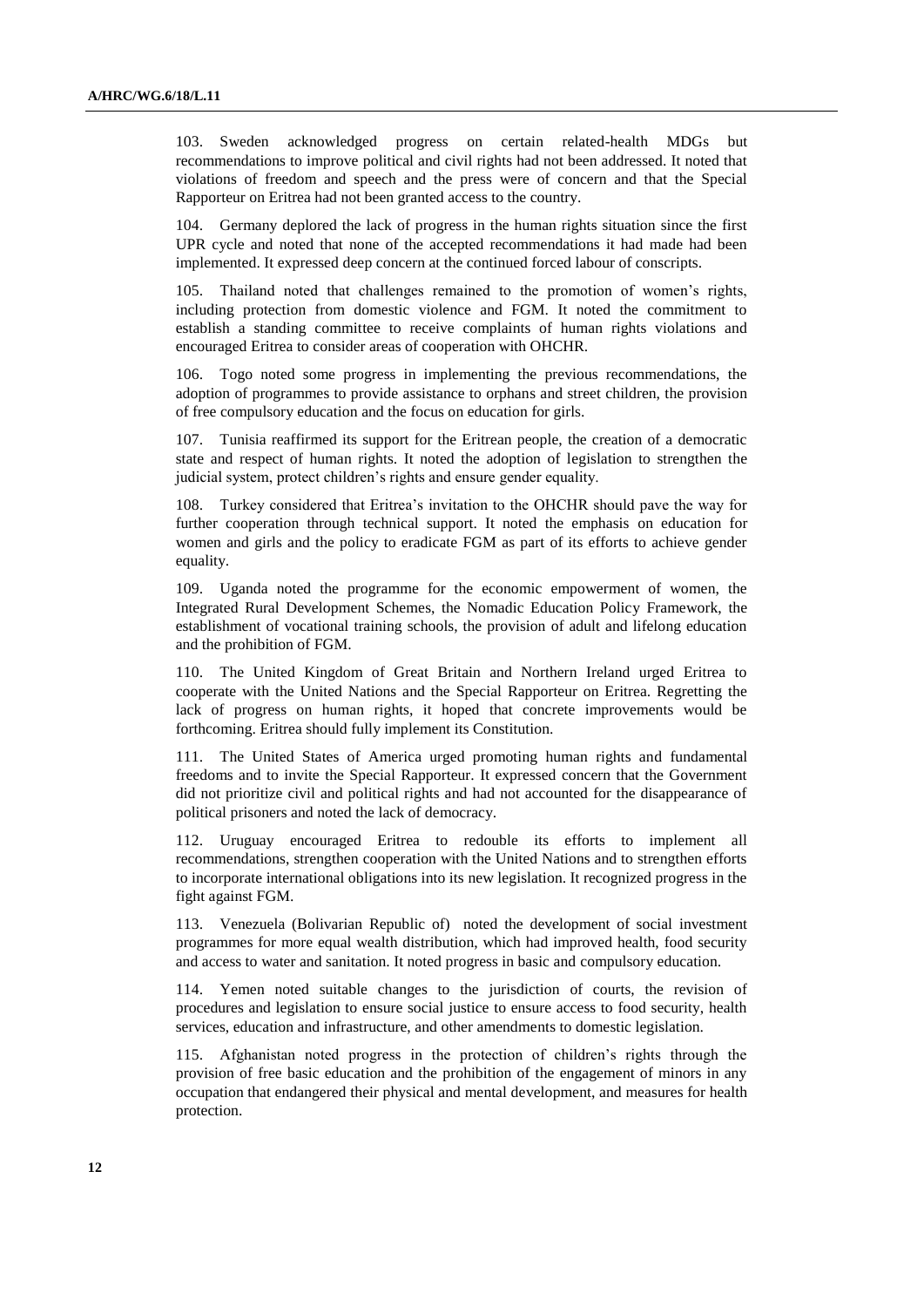116. Algeria considered that ratification of certain international instruments would positively contribute to the human rights situation. It noted that efforts were needed to combat poverty and prevent violence and discrimination against women, including FGM. Technical assistance would be required for Eritrea to fulfil its human rights obligations.

117. Argentina shared the concerns relating to the political, security, humanitarian and human rights situation in Eritrea expressed in the last resolution of the Human Rights Council on the "Human Rights Situation in Eritrea.

118. The delegation stated that the recommendation relating to the two percent tax and the destabilizing of the Horn of Africa was an issue out of context. Eritrea is an active member that tries to promote peace and stability. The issue lacked a human rights dimension and was abusive. In this connection, the Delegation called upon the President of the Human Rights Council to rule out this recommendation.

119. Eritrea was committed to working with the Council in the advancement of human rights under the UPR mechanism. The country specific resolution on Eritrea was unjustified as it was initiated for political reasons to attain political objectives. This kind of approach undermines the UPR process.

120 Eritreans have fought long and hard, and paid enormous sacrifices for their selfdetermination. It is, therefore, fit and proper that the country's priority has been ensuring peace and security, accelerating the development agenda and preserving the life and dignity of a people. The delegation called on the Council to exercise its moral authority in lifting the sanctions and in ending occupation. These were challenges that could not be taken lightly as they continued to impede the country's efforts in the fulfillment of its human rights obligations.

121. The President of the Human Rights Council brought to the attention of the delegations the rules and procedures required for preparation of the reports of the Working Group, according to which these reports were factual and must reflect the interventions made by the State under Review and other delegations taking the floor.

# **II. Conclusions and/or recommendations**

122. **The following recommendations will be examined by Eritrea and responses to these recommendations will be provided in due time, but no later than the 26th session of the Human Rights Council in June 2014 and will be included in the outcome report adopted by the Human Rights Council at its 26th session in June 2014:** 

122.1 **Ratify the international human rights instruments which it is not yet a party to (Chad);**

122.2 **Consider the possibility of acceding to all the international human rights treaties and conventions to which it is not yet party (Russian Federation);**

122.3 **Sign and ratify Convention against Torture and Other Cruel, Inhuman or Degrading Treatment or Punishment and the International Convention for the Protection of All Persons from Enforced Disappearance and Optional Protocols to the ICCPR (Lithuania);**

122.4 **Consider accession to the Convention on the Prevention and Punishment of the Crime of Genocide (Armenia);**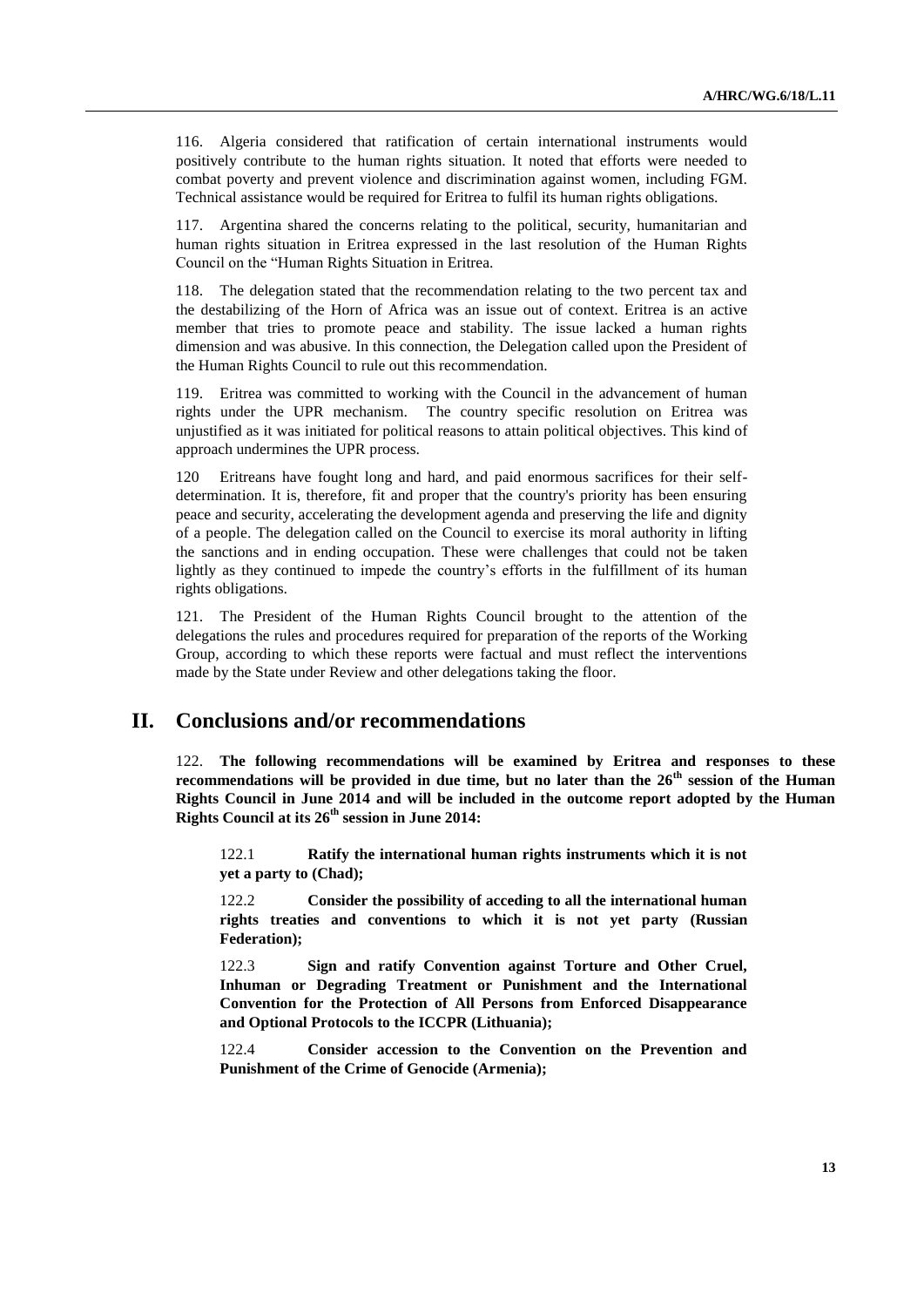122.5 **Ratify the Convention Against Torture and Other Cruel, Inhuman or Degrading Treatment or Punishment and fully implement its provisions (Australia);** 

122.6 **Complete as soon as possible the process of accession to Convention against Torture and Other Cruel, Inhuman or Degrading Treatment or Punishment and the International Convention for the Protection of All Persons from Enforced Disappearance (Uruguay);**

122.7 **Ratify Convention against Torture and Other Cruel, Inhuman or Degrading Treatment or Punishment (Latvia);**

122.8 **Ratify, without further delay, the Convention against Torture (Slovakia);**

122.9 **Ratify the Convention against Torture and Other Cruel, Inhuman or Degrading Treatment or Punishment (Paraguay);**

122.10 **Ratify the Convention against Torture and Other Cruel, Inhuman or Degrading Treatment or Punishment and its Optional Protocol (Estonia);**

122.11 **Ratify the Convention against Torture and Other Cruel, Inhuman or Degrading Treatment or Punishment without delay (Denmark);**

122.12 **Swiftly ratify the Convention against Torture and Other Cruel, Inhuman or Degrading Treatment or Punishment as well as the Optional Protocol thereto (Czech Republic);**

122.13 **Ratify the CAT without undue delay (Austria);**

122.14 **Take all necessary steps to fully implement CAT's principles without further delay and accelerate the procedures to ratify it (Italy);**

122.15 **Take the necessary steps to become a party to all major human rights instruments, including the Convention against Torture, the International Convention for the Protection of All Persons from Enforced Disappearance and the Convention on the Rights of Persons with Disabilities and its Optional Protocol (Brazil);**

122.16 **Ratify the Rome Statute of the ICC and take steps to fully align the national legislation with all obligations under the Rome Statute, including by adopting provisions aimed at thorough and expeditious cooperation with the ICC (Croatia);**

122.17 **Ratify the Rome Statute of the International Criminal Court (Estonia);**

122.18 **Ratify the Rome Statute of the International Criminal Court and fully align its legislation with all obligations under the Rome Statute, including incorporating the Rome Statute's definition of crimes and general principles, as well as adopting provisions enabling cooperation with the Court (Latvia);** 

122.19 **Ratification of the Rome Statute establishing the International Criminal Court (Romania);**

122.20 **Ratify the Rome Statute of International Criminal Court and implement it fully at national level and accede to the Agreement on Privileges and Immunities of the Court (Slovakia);**

122.21 **Withdraw existing reservations to ICCPR and ratify both ICCPR Optional Protocols (Estonia);**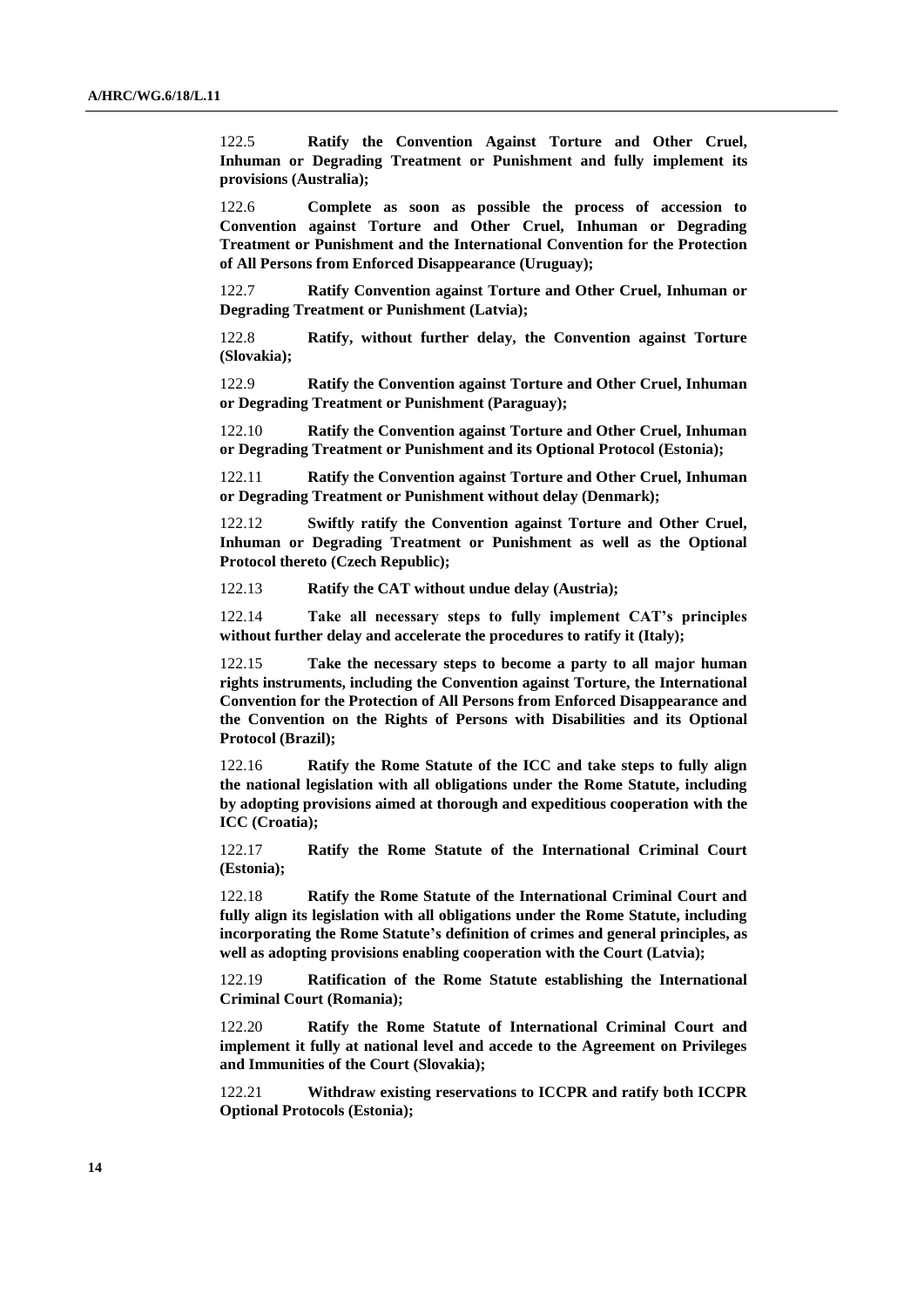122.22 **Comply, in law and in practice, with its obligations under the International Covenant on Civil and Political Rights (Czech Republic);**

122.23 **Ratify the International Convention on the Protection of the Rights of All Migrant Workers and Members of Their Families and the Convention on the Rights of Persons with Disabilities (Ecuador);**

122.24 **Ratify the Convention on the Rights of Persons with Disabilities and the Convention on Torture and Other Cruel, Inhuman or Degrading Punishment or Treatment (Gabon);**

122.25 **Smooth acceptance of visit requests by special procedures mandate holders and swift accession to such core international human rights instruments such as the Convention against Torture and Other Cruel, Inhuman or Degrading Treatment or Punishment the Convention on the Rights of Persons with Disabilities and the International Convention for the Protection of All Persons from Enforced Disappearance (Japan);**

122.26 **Ratify the Convention against Torture and the International Convention for the Protection of All Persons from Enforced Disappearance (Netherlands);**

122.27 **Sign and ratify Convention against Torture and Other Cruel, Inhuman or Degrading Treatment or Punishment and its Optional Protocol, the Convention on the Rights of Persons with Disabilities, the First and Second Optional Protocols to ICCPR, the Optional Protocol to ICESCR and ultimately the International Convention for the Protection of All Persons from Enforced Disappearance (Portugal);**

122.28 **Ratify the Convention against Torture and Other Cruel, Inhuman or Degrading Treatment or Punishment and the Convention on the Rights of Persons with Disabilities (Spain);**

122.29 **Ratify on the International Convention against Torture and its Optional Protocol, the International Convention on the Rights of Persons with Disabilities, the International Convention on the Protection of all Persons from Enforced Disappearance and the Rome Statute (Tunisia);**

122.30 **Implement fully the 1997 Constitution and the rights that it enshrines, including allowing independent political parties and non-government organizations to function freely (Australia);** 

122.31 **Apply all the provisions of the Constitution relevant to human rights and the rule of law (Tunisia);**

122.32 **Step-up efforts for a rapid and definitive application of the country's Constitution, ensuring that it incorporates the principles and commitments arising from international human rights instruments to which Eritrea is signatory or has acceded to (Uruguay);**

122.33 **Fully implement the Constitution to ensure the administration of justice and rule of law and also to establish an independent human rights institution to oversee human rights issues (Republic of Korea);**

122.34 **Expeditiously and fully implement the Constitution adopted in 1997 and strive for earliest adoption of a penal code and criminal procedure code as well as a civil code and civil procedure code in accordance with international standards and provide clearly in new legislation for freedom of expression, assembly, movement, religion and belief (Slovakia);**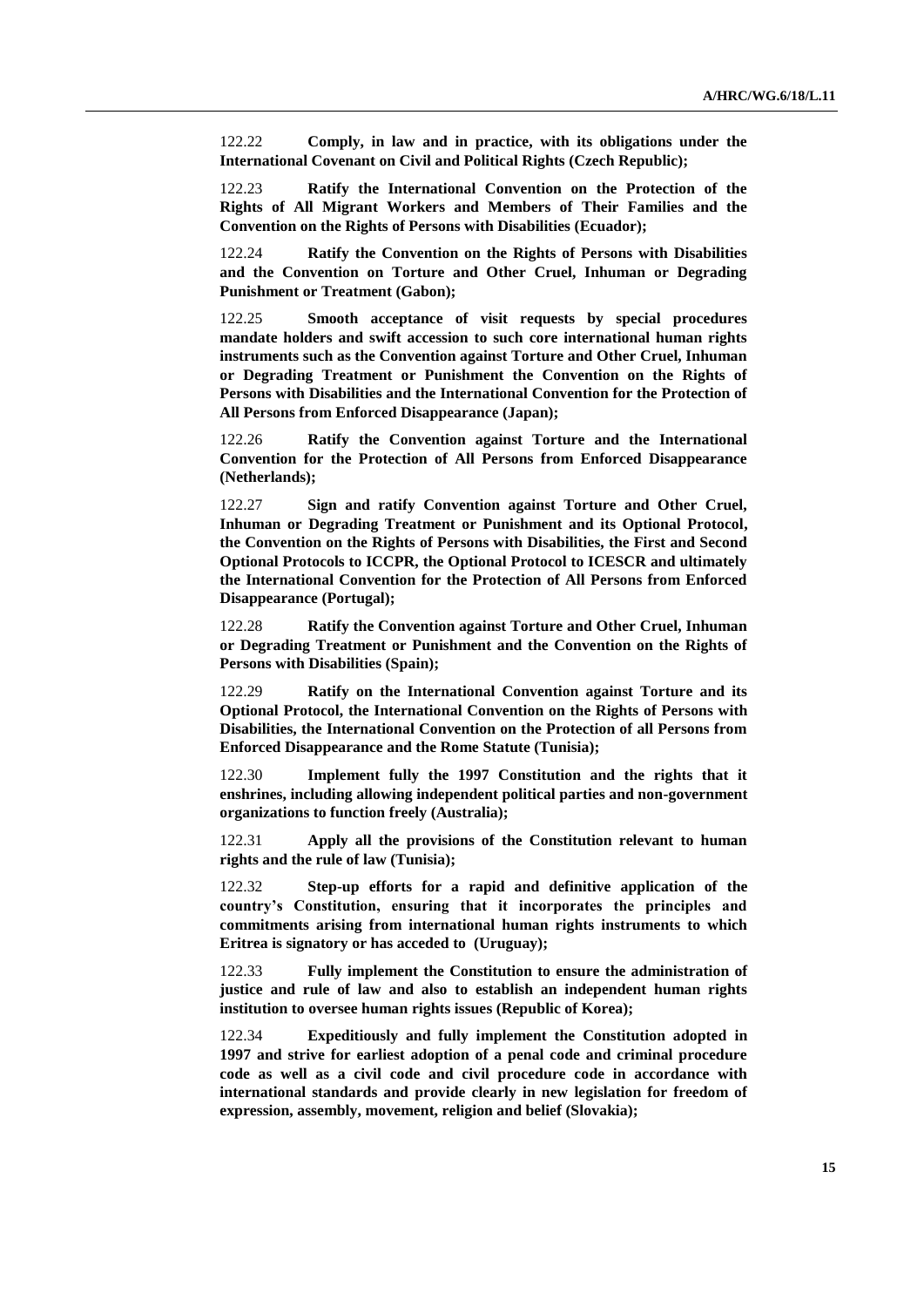122.35 **Expeditiously and fully implement the 1997 Constitution and the rights that this document enshrines in order to end the 23 years of one-party state led transitional period and to seek technical assistance from the regional bodies and the international community (Somalia);**

122.36 **Take measures to fully implement the Constitution of 1997 and ensure the rule of law (Sweden);**

122.37 **The Government of Eritrea which is currently operating on pre-Constitutional transitional powers, heed the call of the Special Rapporteur on Eritrea, to fully implement the Constitution without delay, and subsequently hold elections, thereby ensuring further governance in accordance with international principles to the rule of law (Namibia);**

122.38 **Immediately lift the state of emergency, implement the 1997 Constitution and hold free and fair elections with international monitoring (Germany);**

122.39 **Reform the electoral system and organize periodic and genuine multi-party elections in accordance with international democratic standards (Czech Republic);**

122.40 **Take the necessary measures to fully implement the 1997 Constitution and thus allow, among others, the existence and independence of political parties and other organs of civil society (Switzerland);**

122.41 **Take urgent steps to promulgate and implement its national constitution guaranteeing universally accepted recognized fundamental human rights for all citizens and the rest of its population (Ghana);**

122.42 **Continue efforts in strengthening democratic, institutions, including through capacity building in the state legislative, executive as well as judiciary system (Indonesia);**

122.43 **Enhance and implement domestic laws to further promote and protect the civil and political rights of the Eritrean people (Philippines);**

122.44 **Reform legislation in the area of the right to freedom of conscience and religion (Russian Federation);**

122.45 **Establish an independent Human Rights Institution (Ghana);**

122.46 **Strengthen its institutional framework, including by establishing a National Human Rights Institution according to the Paris Principles (Indonesia);**

122.47 **Establish an independent mechanism for human rights in accordance with the Paris Principles (South Sudan);**

122.48 **Establish a national human rights institution in accordance with the Paris Principles (Algeria);**

122.49 **Establish an independent National Human Rights Institution in accordance with Paris Principles (Tunisia);**

122.50 **Put in place mechanisms to follow-up on the recommendations of the UPR that promotes equality of rights and the non-discrimination of all citizens, in particular of vulnerable groups (Colombia);**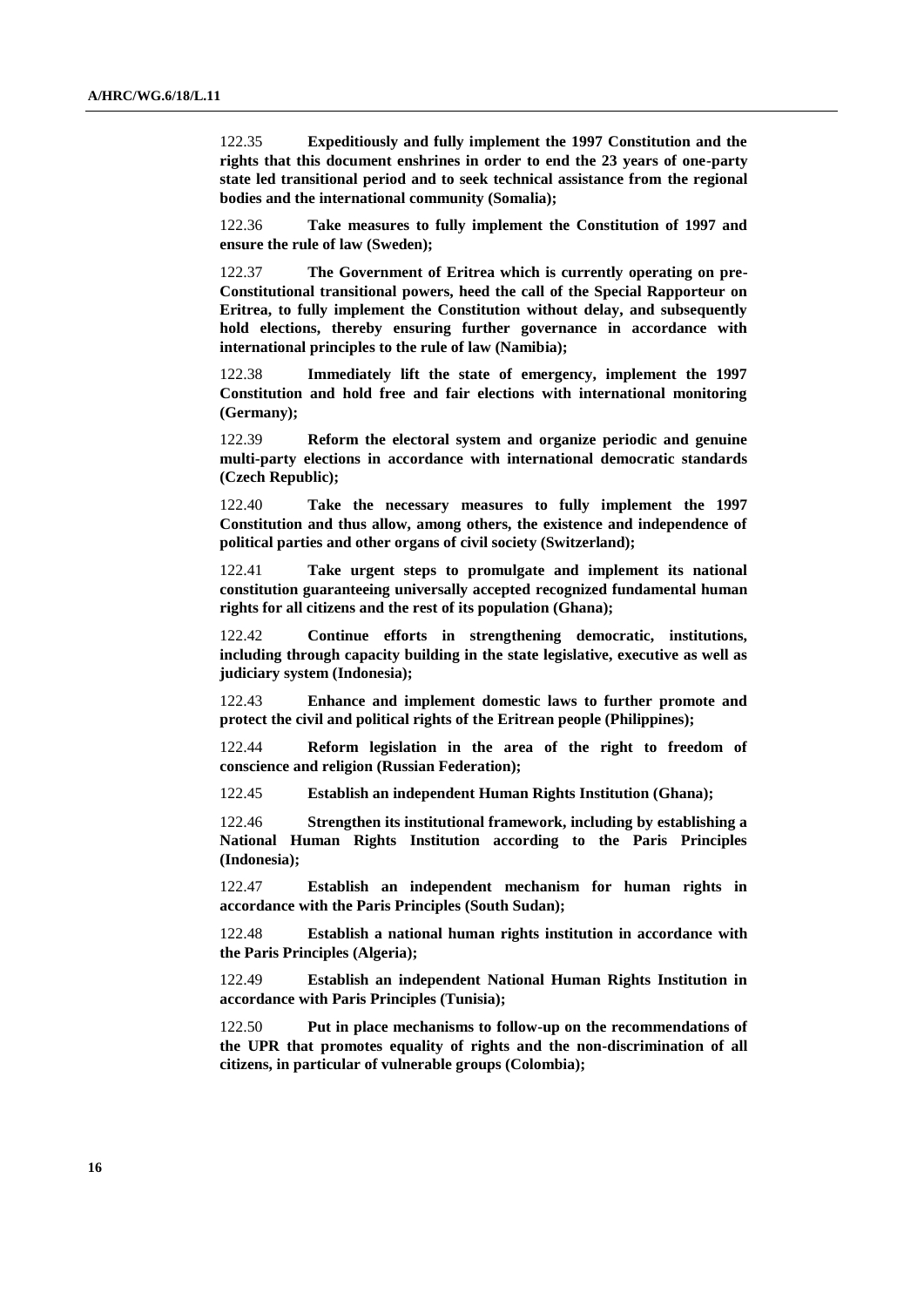122.51 **Implement the recommendations of the previous Universal Periodic Review, in particular the ratification of the Convention on Torture and Other Cruel, Inhuman or Degrading Punishment or Treatment, of the International Convention for the Protection of All Persons from Enforced Disappearance and of the Rome Statute (France);**

122.52 **Expedite the implementation of the accepted recommendations of the first UPR cycle, including the ratification of the Convention against Torture and Other Cruel, Inhuman or Degrading Treatment or Punishment, and the ILO Convention No. 182 concerning the Prohibition and Immediate Action for the Elimination of the Worst Forms of Child Labour (Kenya);**

122.53 **Fully implement the UN resolution 2023 of 2011 which condemns Eritrea's use of the "diaspora tax" to destabilize the Horn of Africa region and to violate the sanctions regime (Somalia);**

122.54 **Make operational a standing committee to receive complaints and petitions as well as redress cases of human rights violations, including by appointing independent members of the standing committee created to address human rights violation and providing adequate resources, to hold those violators accountable (Thailand);**

122.55 **End indefinite national service and begin a phased demobilization for those serving for more than the statutory 18 months, and allow substitute service for conscientious objectors (Norway);**

122.56 **Abolish military conscription and compulsory military training, particularly for children (Australia);**

122.57 **End conscription of persons for indefinite periods into national service and cease forced participation of persons in the citizen militia and other national projects (United States of America);**

122.58 **Prohibit the participation of minors in military service and accept the practice of conscientious objection (Spain);**

122.59 **Modify the regulation on conscription and organize it in a way consistent with the respect of human rights (Italy);**

122.60 **Establish provisions for conscientious objections to military service and bring an end to indefinite, involuntary conscription of national service – a severe form of forced labour, in particular of children (Germany);**

122.61 **End the practice of indefinite national service and allow substitute service for conscientious objectors (Croatia);**

122.62 **Recognize the right to conscientious objection to military service in law and practice (Croatia);**

122.63 **Implement Proclamation No. 82/1995, limiting national service obligations; and cease the practice of obliging citizens to serve in an armed civilian militia (United Kingdom of Great Britain and Northern Ireland);**

122.64 **Take appropriate steps with a view to releasing all imprisoned conscientious objectors without delay (Croatia);**

122.65 **End the practice of indefinite national service and initiate demobilization for those who have completed the statutory 18 months of service (Austria);**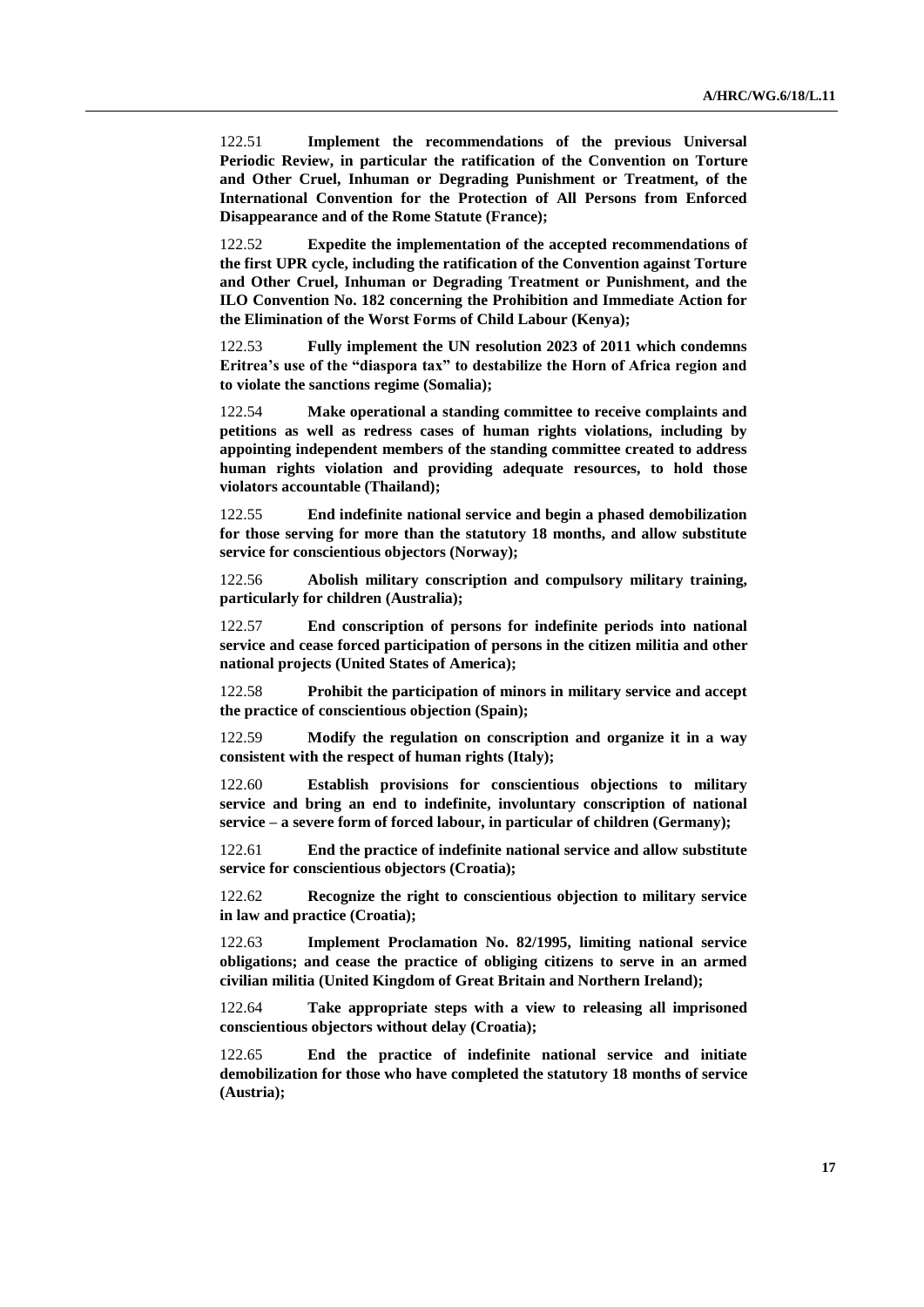122.66 **Immediately end the practice of indefinitely extending military service, a system which amounts to forced labour (Canada);**

122.67 **Take necessary measures to ensure respect for human rights, including the rights of women, political rights, the rights of persons in detention and the right of freedom of expression as it pertains to the press and other media (Canada);**

122.68 **Continue efforts aimed at the progressive realization of economic, social and cultural rights (Colombia);**

122.69 **Pursue all efforts to preserve the progress achieved in a number of areas such as culture, education, health and the fight against social inequality (Egypt);**

122.70 **Strengthen the social welfare system for protecting children in the most affected communities from harmful practices, violence and exploitation (South Sudan);**

122.71 **Strengthen its efforts aimed at enhancing human rights awareness to all sectors of the society (Sudan);**

122.72 **Adopt and implement the previous recommendations of the Human Rights Council and its Special Rapporteurs, and grant access to Special Procedures mandate holders (Netherlands);**

122.73 **Fully cooperate with the regional and international human rights bodies (Somalia);**

122.74 **Submit all the reports due under treaty bodies (Togo);**

122.75 **Cooperate with the High Commissioner for Human Rights, treaty bodies and special procedures mandate holders (Chad);**

122.76 **Identify, together with the Office of the High Commissioner for Human Rights, the possible areas for cooperation in the field of human rights (Paraguay);**

122.77 **Cooperate with the OHCHR; allow access to an OHCHR mission to Eritrea, as requested by the High Commissioner for Human Rights, and accepts the visit requests made by five special procedures mandate holders (Portugal);**

122.78 **Effectively cooperate with the Office of the High Commissioner for Human Rights and the Mandate Holders' of the Human rights Council including the Special Rapporteur on human right in Eritrea, and issue a standing invitation to the Special Mandate Holders (Tunisia);**

122.79 **Enhance its cooperation with the mechanisms of the Human Rights Council and the Office of the High Commissioner for Human Rights (Kenya);**

122.80 **Extend a standing invitation to the UN Special Rapporteur on human rights in Eritrea and to all other UN special procedures mandate holders, and cooperate fully with the OHCHR (Germany);**

122.81 **Fully cooperate with United Nations mechanisms on the promotion and protection of human rights as well as with the United Nations High Commissioner for Human Rights (Gabon);**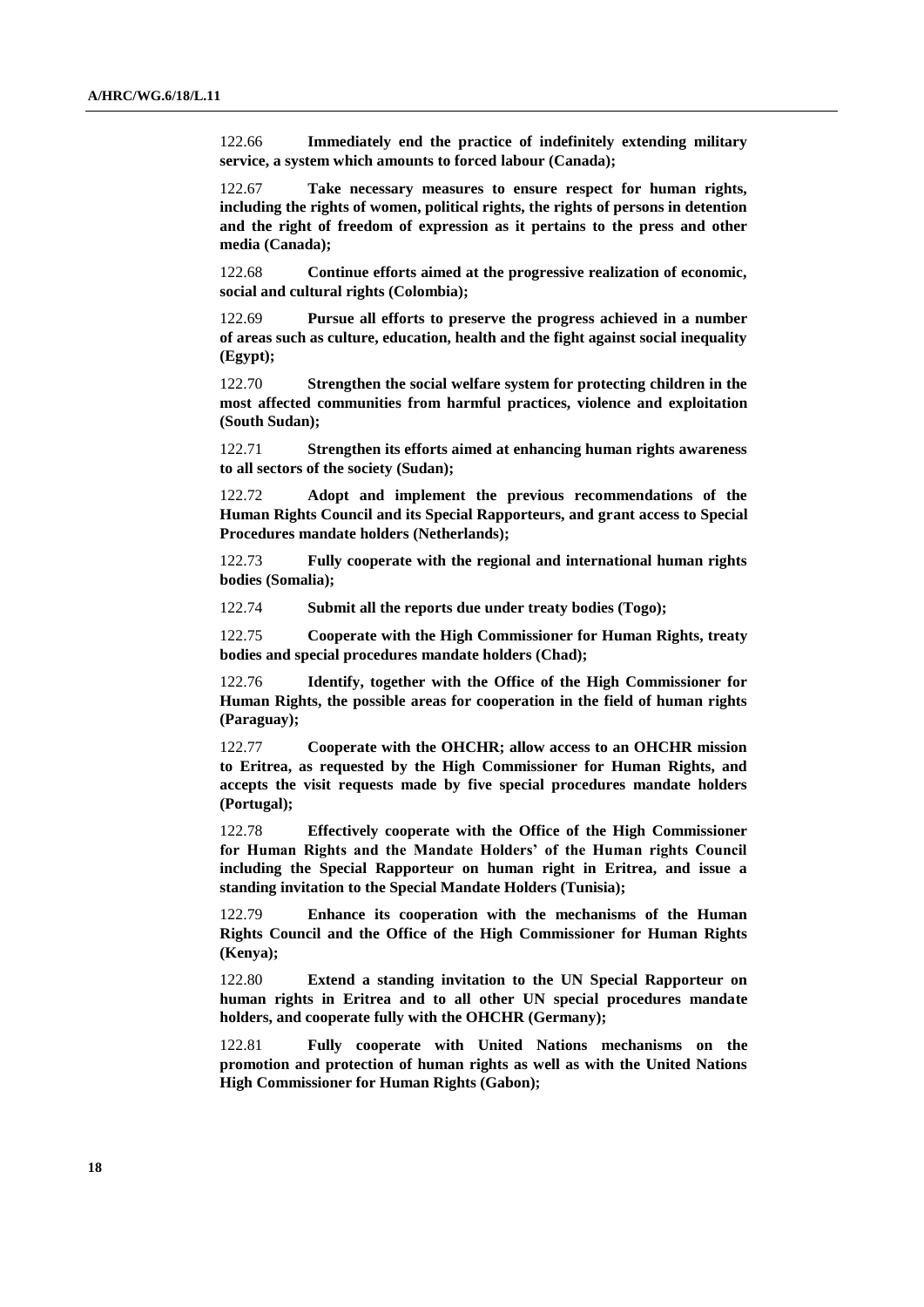122.82 **Step up cooperation with the Human Rights Council, the Office of the High Commissioner for Human Rights, Special Procedures and treaty bodies to address the remaining human rights challenges identified in Eritrea's report (Ghana);**

122.83 **Improve its cooperation with the special procedures of the Human Rights Council by responding positively to the pending visit requests and eventually consider extending a standing invitation to all special procedure mandate holders of the Human Rights Council (Latvia);**

122.84 **Grant the requests made by the Special Rapporteur on torture in 2005 and 2007 as well as the Special Rapporteur on the situation of human rights in Eritrea to visit the country (Somalia);**

122.85 **Accept the visit requests by the Special Rapporteur on torture and other cruel, inhuman or degrading treatment or punishment and the Special Rapporteur on extrajudicial, summary or arbitrary executions (Uruguay);**

122.86 **Enhance cooperation with all human rights mechanisms particularly by issuing a standing invitation to the special procedures mandate holders (Republic of Korea);**

122.87 **Cooperate with special procedure mandate-holders by responding positively to requests for information and visits (Ireland);**

122.88 **Issue a standing invitation to the UN Human Rights Special Procedures (Portugal);**

122.89 **Duly cooperate with the Special Procedures of the Human Rights Council and issue a standing invitation to all Special Procedures (Czech Republic);**

122.90 **Cooperate with the UN special procedures, especially by responding positively to mandate holders' requests for visits (Brazil);**

122.91 **Cooperates with the international community, including by providing access to the Special Rapporteur on the situation of human rights in Eritrea, in a transparent manner for the benefit of the human rights of the Eritrean people (Norway);**

122.92 **Co-operation with the Special Rapporteur for the situation of Human Rights in Eritrea (Romania);**

122.93 **Cooperate with human rights mechanisms in particular the Special Rapporteur for human rights to Eritrea (South Sudan);**

122.94 **Allow the Special Rapporteur on the situation of human rights in Eritrea to enter the country, to fully cooperate with her and to implement the relevant recommendations formulated by her (Togo);**

122.95 **Allow the Human Rights Council Special Rapporteur on Eritrea to visit the country without further delay, and fully cooperate with her (Italy);**

122.96 **Cooperate fully with the Special Rapporteur on Eritrea (Montenegro);**

122.97 **Take concrete measures to allow the United Nations Special Rapporteur on the Human Rights Situation in Eritrea to fully implement her mandate, including granting her unfettered access to the country (Sweden);**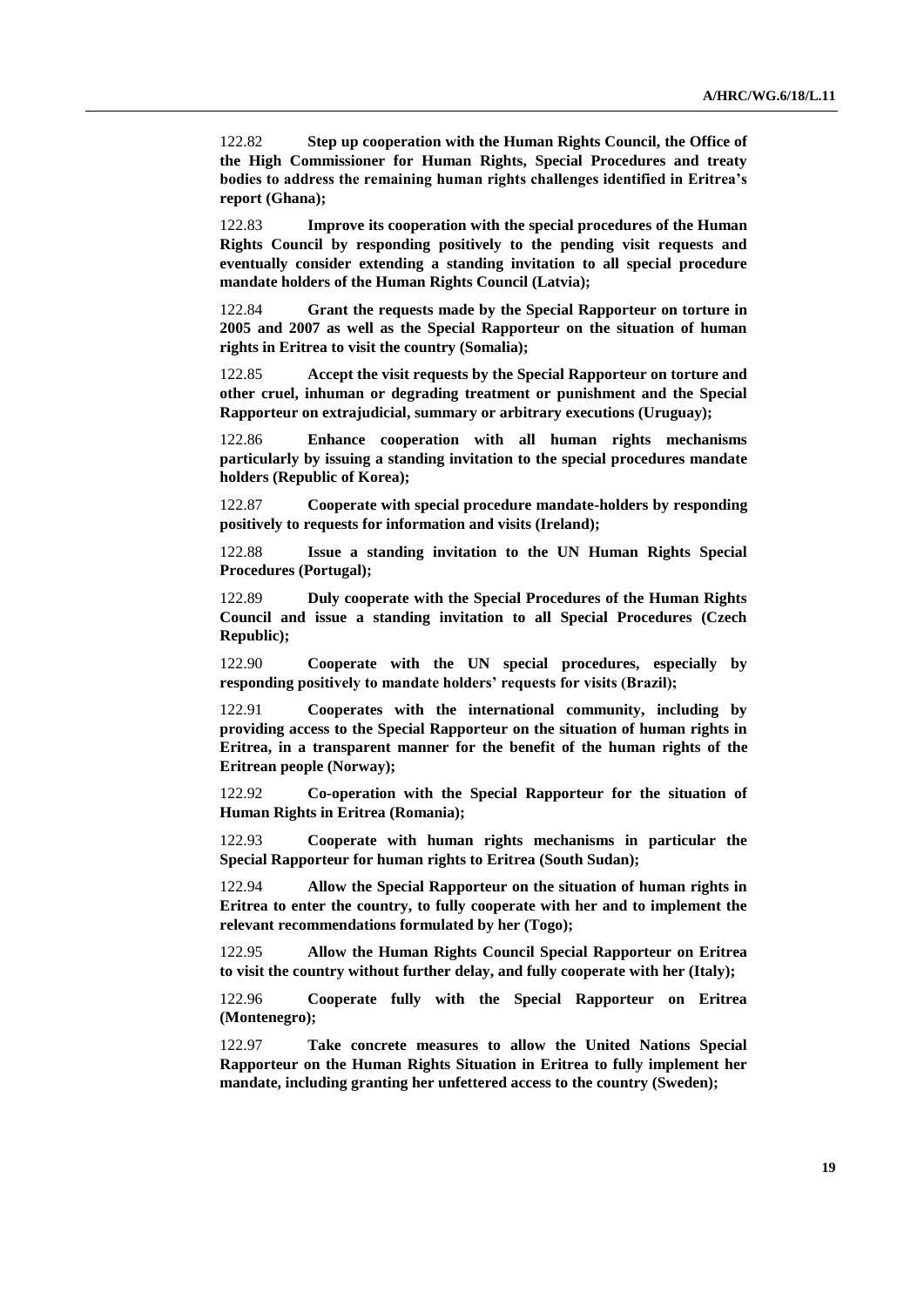122.98 **Further develop cooperation with the relevant United Nations bodies and is ready to support the country's efforts in all aspects (Turkey);** 

122.99 **Allow the Special Rapporteur on Eritrea to visit the country, cooperate fully with her and give due consideration to the recommendations contained in her first report (Portugal);**

122.100 **Fully cooperate with the Special Rapporteur on Eritrea and respond without further delay to the longstanding request to visit the country (Namibia);**

122.101 **Fully cooperate with the special procedures mandate holders, in particular the Special Rapporteur on the situation of human rights in Eritrea (France);**

122.102 **Invite the Special Rapporteur on the situation of human rights in Eritrea to visit the country (Australia);**

122.103 **Offer cooperation and access to the Special Rapporteur on Eritrea (Botswana);**

122.104 **Accede to the request of the Special Rapporteur on the promotion and protection of the right to freedom of opinion and expression, introduced in 2003 and renewed in 2005, to visit the country (Belgium);**

122.105 **Address concerns regarding the promotion and protection of human rights expressed by the Human Rights Council in its resolutions (Namibia);**

122.106 **Submit without any delay the initial report on the Optional Protocol on the Involvement of Children in Armed Conflict (Belgium);** 

122.107 **Harmonize national laws to incorporate the International Covenant on Civil and Political Rights, in particular articles 9, 12, 19, 21 (Mexico);**

122.108 **Continue to make its best efforts to abolish all types of discriminatory practices against women and children, which notably includes FGM, early marriage and domestic violence (Republic of Korea);**

122.109 **Continue its efforts to promote gender equality and the empowerment of women (Singapore);** 

122.110 **Continue the efforts of women empowerment, and to ensure their enjoyment of their legitimate rights (Sudan);**

122.111 **Continue its efforts towards protecting human rights especially through promoting gender equality and support economic empowerment of women in the country (Armenia);**

122.112 **Strengthen policies for the promotion of women (Luxembourg);**

122.113 **Provide adequate resources to implement awareness-raising activities on the role of women and strengthen the existing structures for the advancement of women in the country (Malaysia);**

122.114 **Continue to take more measures to promote gender equality and protect women and children's rights in practice (China);**

122.115 **Launch a national dialogue, as well as a campaign through media and in the school, to tackle all forms of discriminations against LGBT persons (Italy);**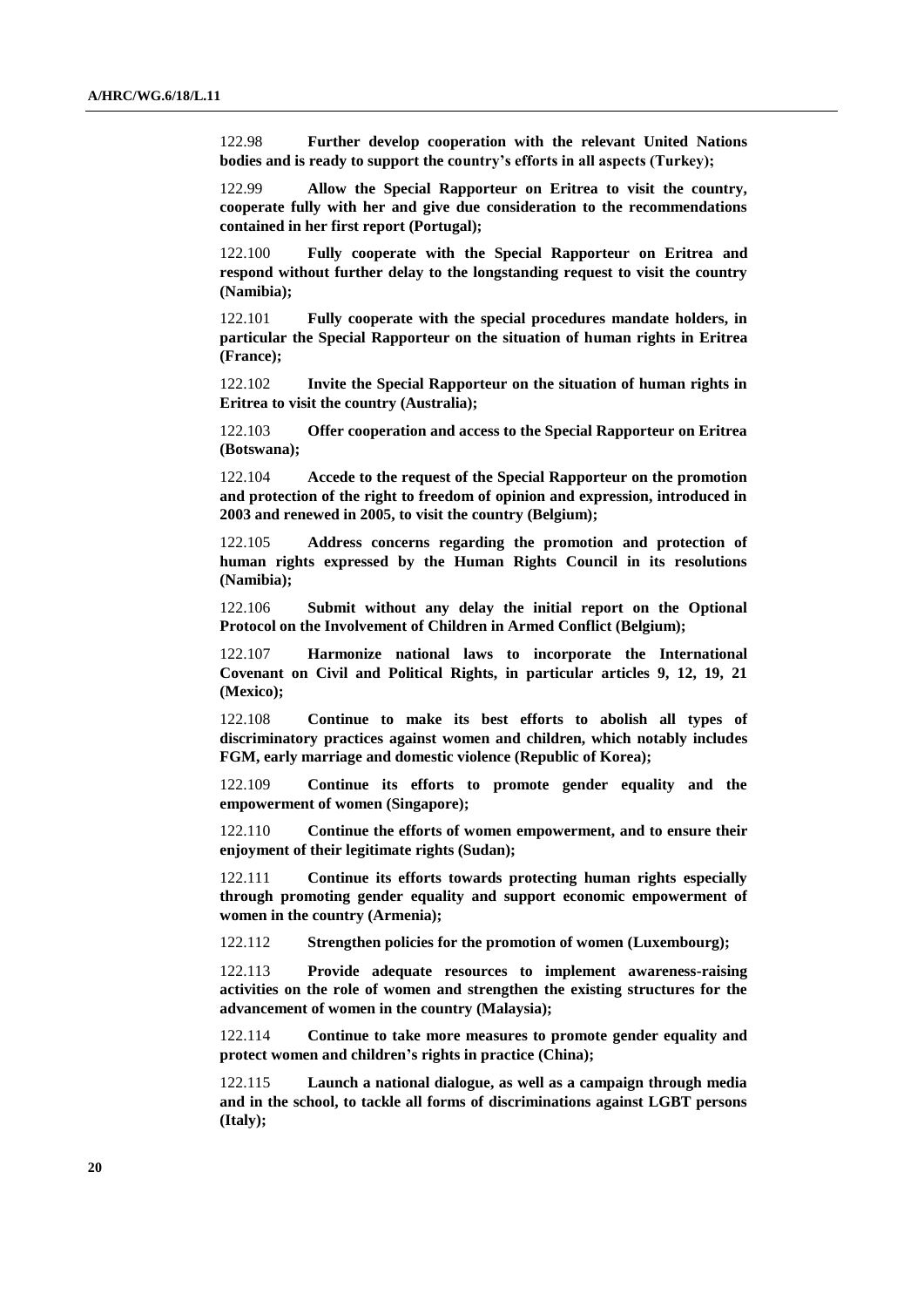122.116 **Implement all constitutional provisions and international obligations relating to the right to life, liberty and security of person, including by unconditionally releasing all prisoners held for their political or religious beliefs (United Kingdom of Great Britain and Northern Ireland);**

122.117 **Abolish the death penalty (France);**

122.118 **Completely abolish the death penalty and sign and accede to the Second Optional Protocol to ICCPR (Spain);**

122.119 **Establish an immediate official moratorium on the use of the death penalty with a view to abolishing it (Montenegro);**

122.120 **Put an end to the widespread use of torture and other cruel, inhuman or degrading treatments as well as to arbitrary and extrajudicial executions (Djibouti);**

122.121 **Put an end to all human rights violations and release all political prisoners, civil society activists and journalists and end all practices of torture, eliminate all forms extra-judicial executions (Tunisia);**

122.122 **Investigate all pending reports of enforced or involuntary disappearances and punish the perpetrators of these crimes (Chile);**

122.123 **Ensure that the recruitment of children into armed forces stops and that the children are not subjected to forced labour (Switzerland);**

122.124 **Intensify efforts to combat child labour and trafficking in persons, especially women and children (Philippines);**

122.125 **Intensify executive and legislative efforts to eliminate the practice of female genital mutilation (Chile);**

122.126 **Intensify efforts and allocate resources for measures aimed at eradicating female genital mutilation, as a matter of priority (Croatia);**

122.127 **Continue efforts started in 2007 to promote women's rights and in particular, the prohibition of all forms of female genital mutilation (France);**

122.128 **Continue its efforts to achieve the complete eradication of female genital mutilation, including by raising awareness about the risks associated with this practice and about its prohibition (Ireland);**

122.129 **Emphasise and step up the fight against female genital mutilation, working together with local communities, and educating girls and women about the negative consequences of this practice (Uruguay);**

122.130 **Strengthen its efforts, in particular by prosecuting such practice and by promoting gender equality in general, in order to effectively eliminate female genital mutilation and cutting (Slovenia);**

122.131 **Continue strengthening measures aimed at achieving the eradication of female genital mutilation (Argentina);**

122.132 **Intensify its efforts to protect women from domestic and sexual violence and to ensure that acts of such violence are fully investigated and those responsible held accountable (Lithuania);**

122.133 **Work with civil society organizations to assist and redress women affected by domestic violence (Thailand);**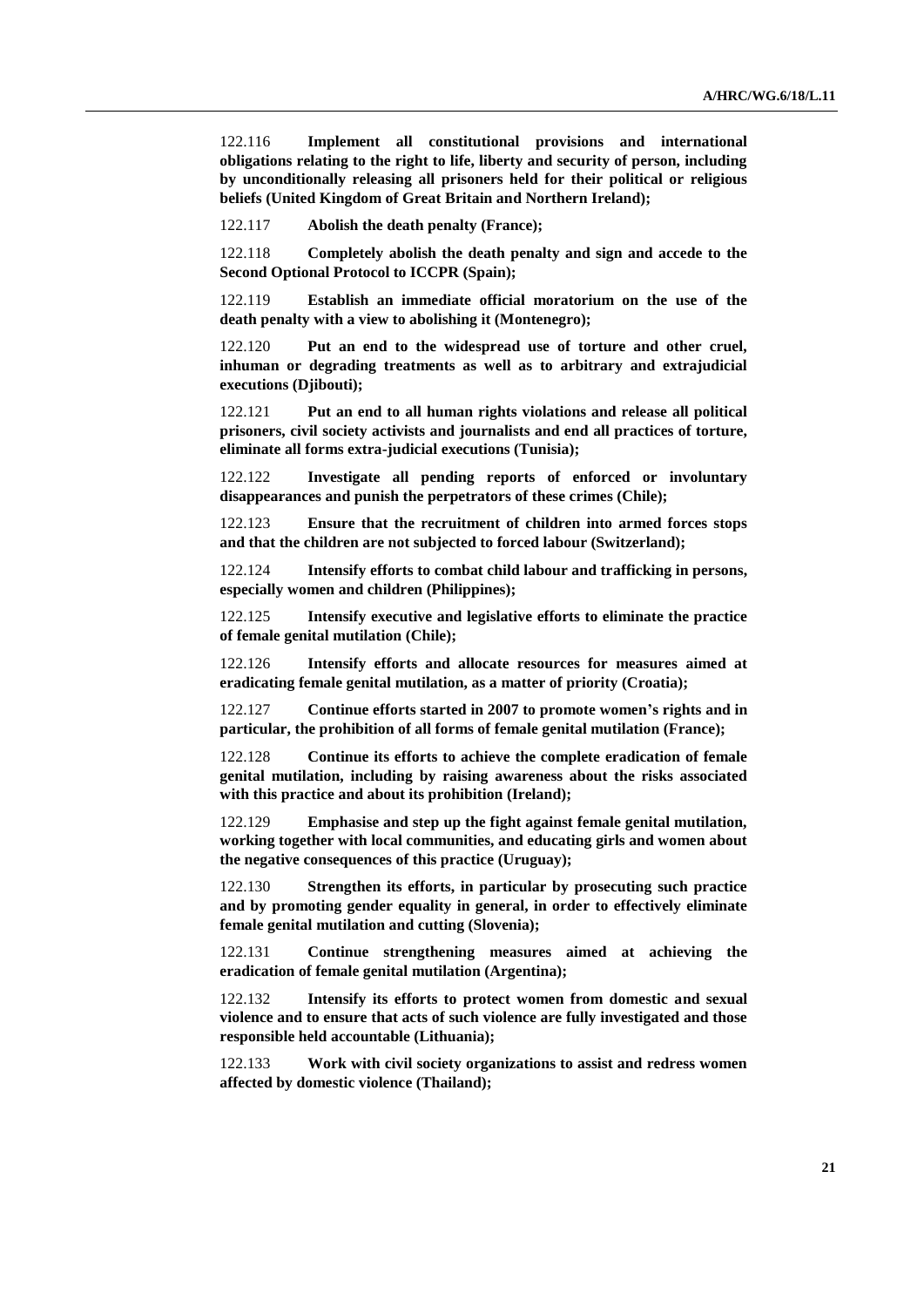122.134 **Improve the penitentiary system and the situation of detainees (Russian Federation);**

122.135 **Bring to an end inhumane detention conditions and ensure that all detainees are treated in accordance with international human rights standards (Germany);**

122.136 **Guarantee the physical integrity of all prisoners, improve conditions of detention in accordance with international standards and allow unhindered access by international monitors to all detention facilities (Slovenia);**

122.137 **Immediately respect international standards of law in the treatment of prisoners including by providing prisoners with adequate food, water, and medical assistance and ending overcrowding; allow independent monitors access to all known and secret Eritrean detention facilities; notify family members of the whereabouts of detainees; and restore visiting rights and access to legal representation (Norway);**

122.138 **Keep up the current efforts in order to improve conditions of detention including limiting the over crowdedness of prisons (Egypt);**

122.139 **Be accountable for all the political prisoners, in particular the members of the "G-15", and release them (Djibouti);**

122.140 **Adopt measures that ensure that detainees are treated in accordance with international human rights standards, and prosecute cases of torture and end arbitrary detentions of persons, including that of the so-called "G-15" (Spain);**

122.141 **Allow the International Committee of the Red Cross (ICRC) to visit the places of detention and to visit prisoners of war from Djibouti (Djibouti);**

122.142 **Provide unlimited access to the International Federation of Red Cross and Red Crescent Societies to all detention facilities and provide independent monitors to access all Eritrean detention facilities, in particular the Djiboutian detainee, and ensure that international standards of law in the treatment of prisoners are respected in Eritrea (Somalia);**

122.143 **Put an end to the practice of indefinite national service and take measures, in consultation with its partners, to put an end to migration and human trafficking affecting thousands of Eritreans, including children (France);**

122.144 **Release or bring before a court all persons detained without a charge and to respect international standards in the treatment of detainees (Austria);**

122.145 **Take all necessary measures to put an end to arbitrary arrests and prolonged detention without charge and without trial, especially for political reasons (France);**

122.146 **Immediately end arbitrary detention and guarantee effective legal representation in accordance with international fair trial standards (Germany);**

122.147 **Respect the rules of fair procedure in accordance with its obligations under the international law and release immediately all persons detained without any valid reason (Switzerland);**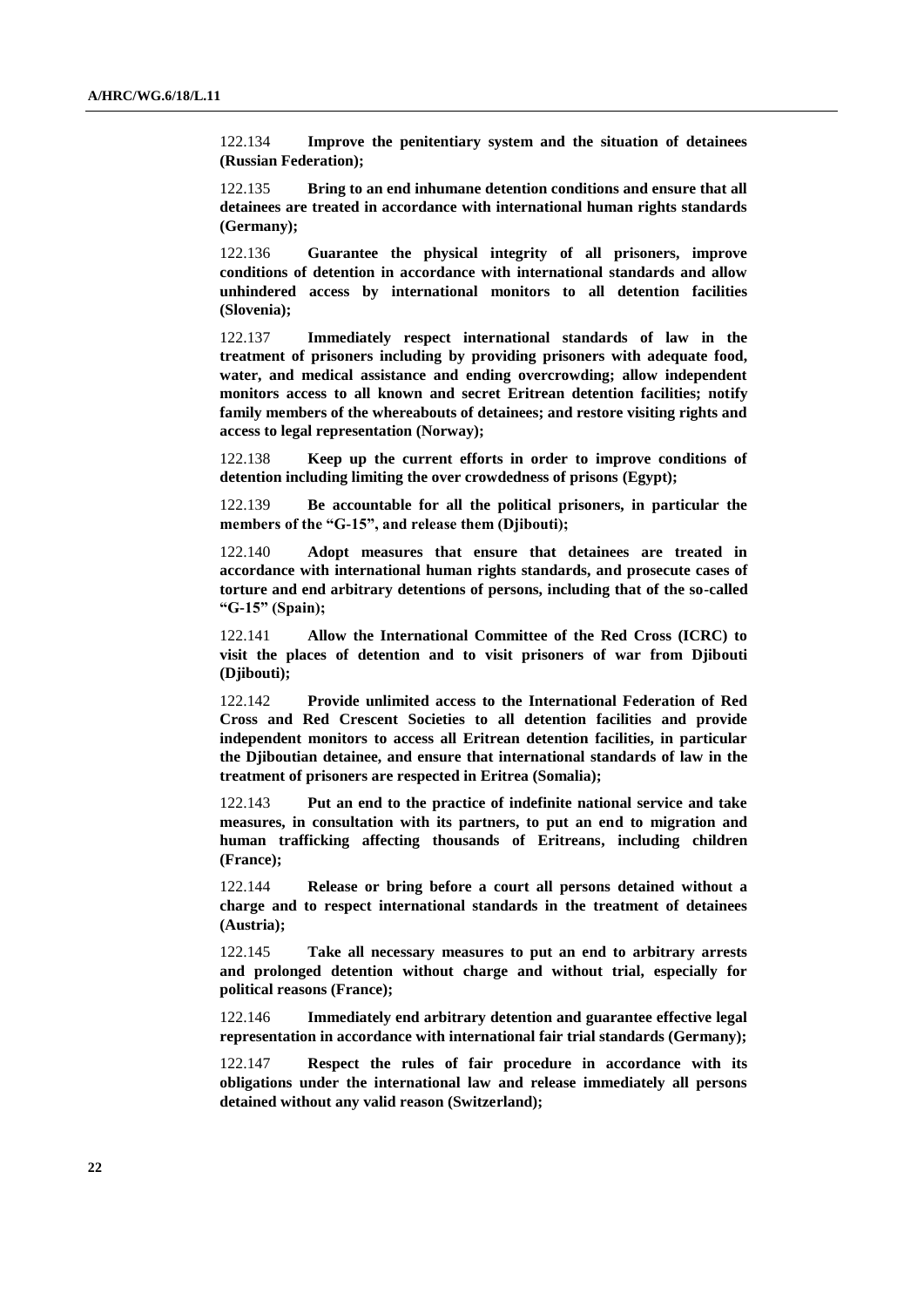122.148 **That those imprisoned, suspected of holding dissenting opinions, including human rights defenders, civil society activities and journalists, should be unconditionally released (Norway);**

122.149 **Immediately and unconditionally release all prisoners of conscience (Spain);** 

122.150 **Immediately cooperate to facilitate the release of political prisoners, improve prison conditions, and account for those prisoners who have disappeared (United States of America);**

122.151 **Continue efforts aimed at improving the administration of justice system and the situation of persons deprived of their liberty (Ecuador);**

122.152 **Ensure that any physical or moral harm against journalists or human rights defenders is investigated and that the perpetrators are duly prosecuted (Belgium);**

122.153 **Ensure the respect of the fundamental rights and freedoms of all the population, in particular women and children, and adopt all necessary measures to guarantee the fight against the impunity of the perpetrators of crimes, acts of violence and all human rights violations (Argentina);**

122.154 **Guarantee the right to freedom of expression, opinion, conscience and religion or belief as well as the right to peaceful assembly and the right to freedom of association (France);**

122.155 **Guarantee the exercise of freedom of expression, association and peaceful assembly, including for the political opposition, journalists and civil society (Spain);**

122.156 **Take steps to improve the status of religious minorities and ensure protection for religious communities from persecution (Canada);**

122.157 **Guaranteeing the right to freedom of religion for the Eritrean citizens (Romania);**

122.158 **Ensure that the rights of all its people to freedom of expression, religion, and peaceful assembly are respected (Japan);**

122.159 **Respect and promote the right to freedom of expression, peaceful assembly and association in line with its international human rights obligations (Lithuania);**

122.160 **Fully respect the freedoms of expression, opinion, association and peaceful assembly in accordance with Eritrea's obligations under the International Covenant on Civil and Political Rights (Belgium);**

122.161 **Implement constitutional provisions and international obligations that support the rights to freedom of expression, assembly, association, and religion and provide an opportunity to participate in free, fair, and transparent elections (United States of America);**

122.162 **Take policy and other measures which ensure the enjoyment of freedom of expression, opinion and assembly (Botswana);**

122.163 **Take concrete measures to ensure full respect for freedom of expression and of the press and release persons detained for exercising their freedom of expression, or as a result of their political views (Sweden);**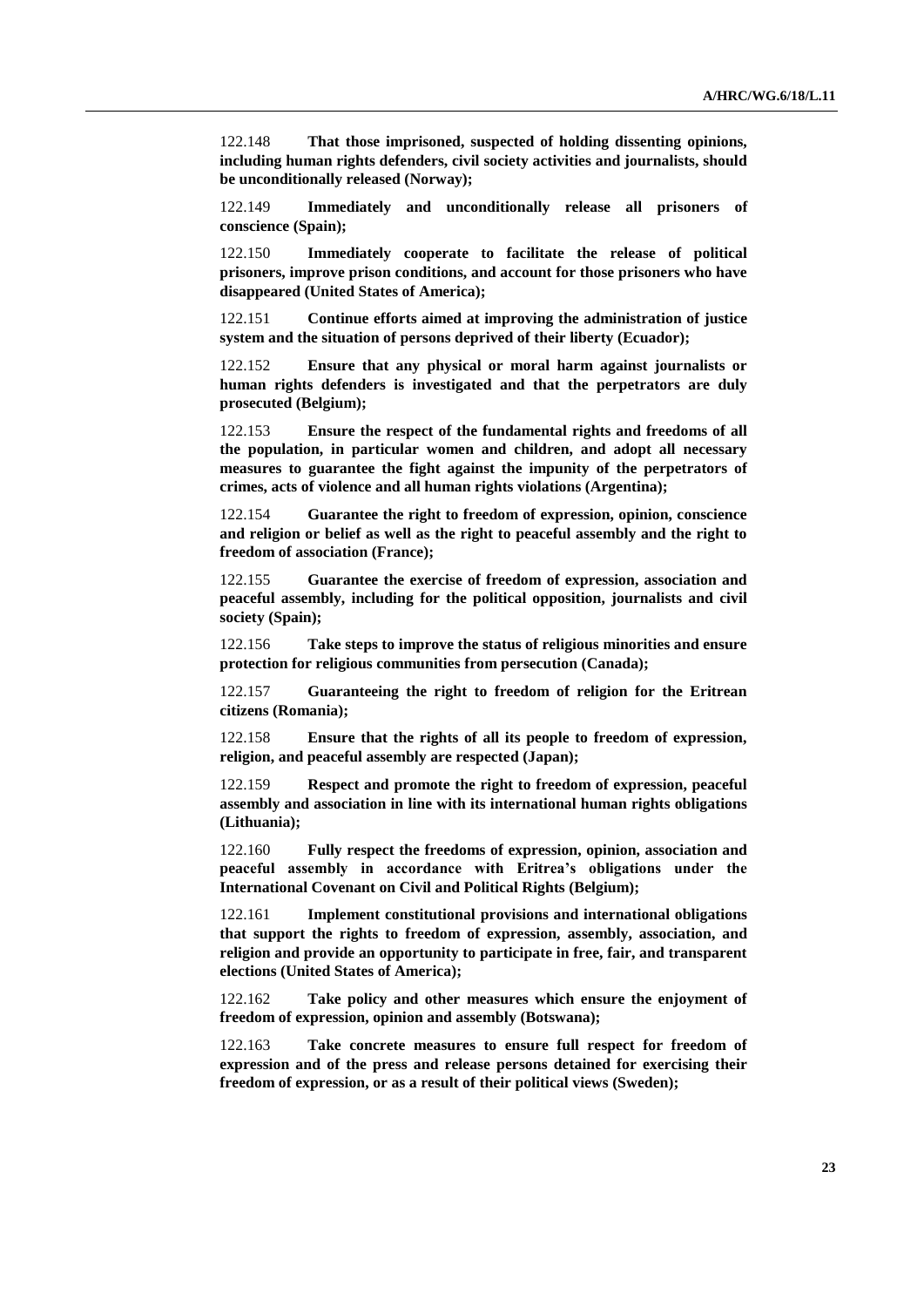122.164 **Lift severe restrictions on freedom of expression, both online and offline, and take concrete measures to protect journalists and media workers from violence and arbitrary detention without an official charge (Czech Republic);**

122.165 **Permit the establishment of independent media outlets (Austria);**

122.166 **Allow the establishment of private media and issue licences to private broadcasting radio and television stations (Belgium);**

122.167 **Lift all the restrictions on the rights to freedom of expression and of the press, including internet freedom and fully implement its obligations in accordance with ICCPR (Estonia);**

122.168 **Ensure a conducive climate to the work of the human rights defenders and the civil society activists and journalists (Tunisia);** 

122.169 **Continue its endeavours to ensure access to food for all its citizens as a fundamental human right (Egypt);**

122.170 **Guarantee the right to food through self-sufficiency production projects, eliminating in this manner all forms of quotas and limits imposed by the State, and additionally enabling access to the various international organizations and United Nations agencies that work on all aspects of sustainable development and food security (Mexico);**

122.171 **Continue its efforts to realize these goals of poverty reduction and universal access to primary education (Bhutan);**

122.172 **Continue to eliminate poverty, improve people's life and make efforts to fulfill MDGs (China);**

122.173 **Continue its efforts in protecting the rights of disadvantaged children and to redouble its efforts towards achieving the Millennium Development Goals (Yemen);**

122.174 **Improve legal measures on poverty eradication and an adequate standard of living (Iran (Islamic Republic of));**

122.175 **Intensify efforts to achieve the Millennium Development Goals 4, 5 and 6 in the shortest possible time (Chile);**

122.176 **Redouble its efforts to meet the Millennium Development Goal 1 which is to eradicate extreme hunger and poverty (Malaysia);**

122.177 **Pursue the efforts to achieve the Millennium Development Goals (Algeria);**

122.178 **Continue progress towards the eradication of poverty, through the application of its laudable social policies, so as to improve the quality of life of its people, in particular in the areas most in need, with the cooperation and assistance as requested by this sovereign nation (Venezuela (Bolivarian Republic of))**

122.179 **Continue its efforts on health, education and social service system, in order to help the vulnerable and disabled people particularly women and children (Iran (Islamic Republic of));**

122.180 **Give continuity and strengthen positive measures underway to increase the quality of and accessibility of health services for all citizens (Cuba);**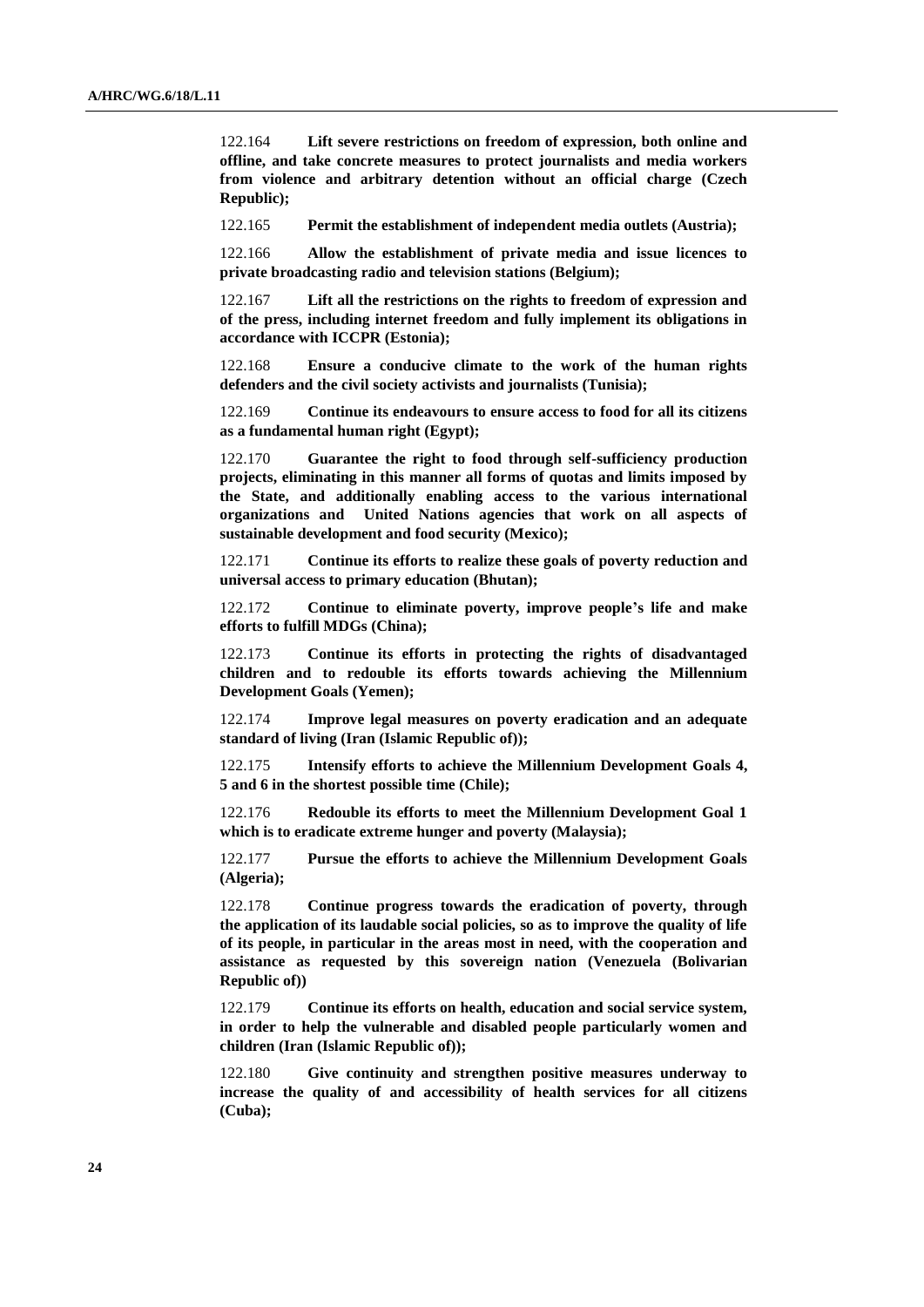122.181 **Continue its current efforts to provide sustainable health care that is effective, efficient, accessible, acceptable and affordable to all citizens (Egypt);**

122.182 **In cooperation with the WHO, continue to improve its domestic healthcare system and provide quality healthcare services to its people (Singapore);**

122.183 **Train more professional health workers to fill and carry out the work of the newly established health centres (Uganda);**

122.184 **Continue to implement programs aimed at improving the quality of and access to education, giving particular attention to the needs of children from underprivileged families, including those in the rural and underserved areas (Philippines);**

122.185 **Allocate more resources to the education system, particularly education of girls, in order to achieve a successful social development level (Turkey);**

122.186 **Put an end to the obligation for children to follow their last year of school in the military camp of Sawa (Belgium);** 

122.187 **Ensure that high school students do not have to undergo compulsory military training (Luxembourg);**

122.188 **Abolish the procedure whereby all children must undertake the final year of schooling in a military training camp and fully respect the Optional Protocol to the Convention on the Rights of the Child on the involvement of children in armed conflict (Portugal);**

122.189 **Give priority to providing access to the right to education in all parts of the country (Sudan);**

122.190 **Take further measures to guarantee access to education at all levels, in particular at university level (Afghanistan);**

122.191 **Continue to strengthen current positive efforts aimed at increasing the rates of school enrolment of its citizens, with particular emphasis on boys and girls (Cuba);**

122.192 **Consider taking measures which include the conducting of public awareness campaigns, and the awarding of financial or other incentives to parents to send their daughters to school (Egypt);**

122.193 **Launch awareness campaigns in order to encourage parents to send their children to school including girls (Togo);**

122.194 **Improve access to the right to education and eliminate disparities in this respect, whether regional, socio economic or based on ethnicity or gender (Luxembourg);**

122.195 **Ensure safe repatriation and reintegration of Eritrean nationals without any fear of persecution in accordance with Eritrea's obligations under international human rights law and allow for international monitoring (Germany);**

122.196 **Take further measures to ensure protection of property rights, pursuant to international standards, including the provisions those provided by art. 14 and 21 of the ACHPR and art. 5 of the CERD (Italy);**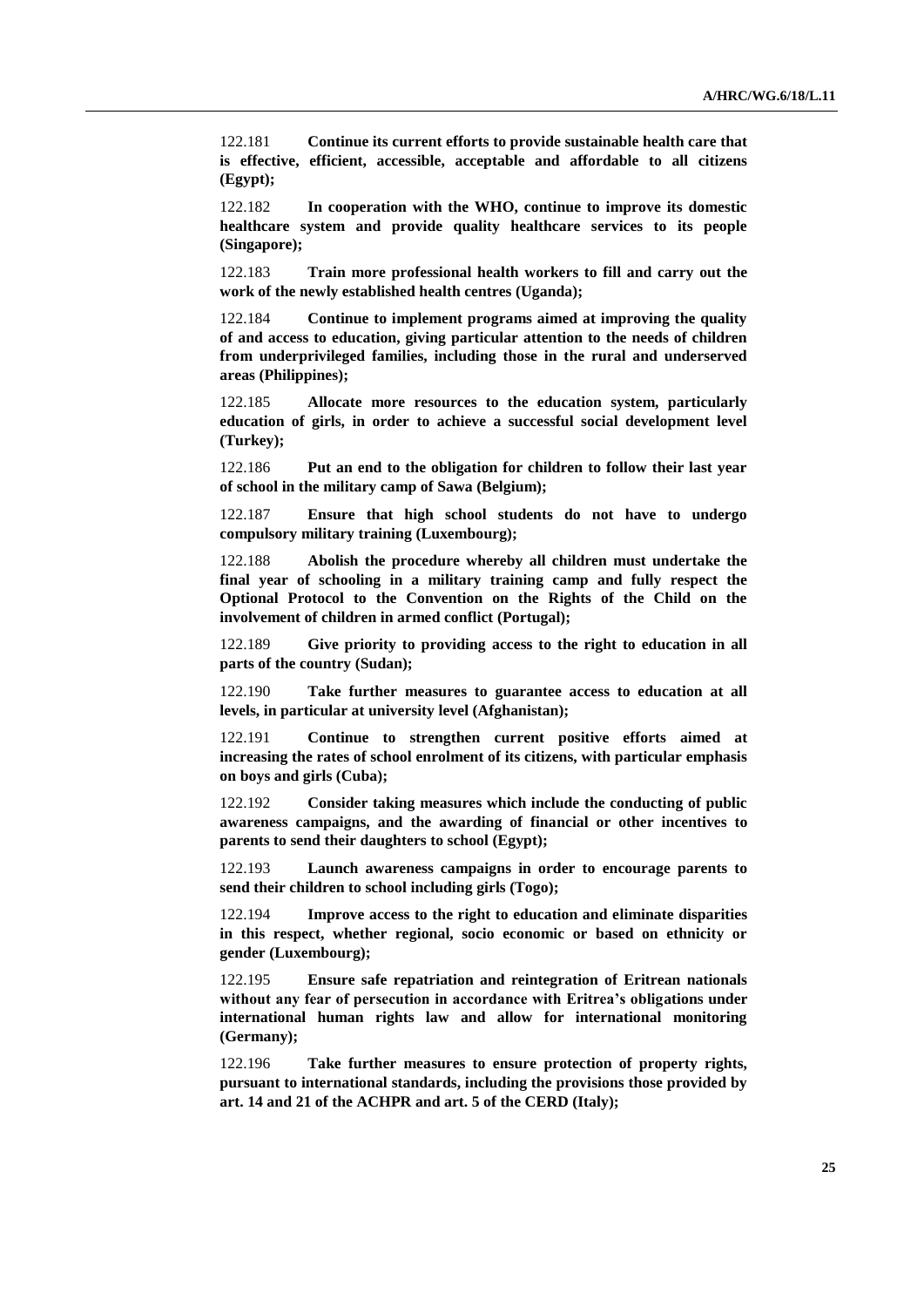122.197 **Develop an institutional programme in partnership with the Eritrean Diaspora and local communities to develop programs for production, infrastructure and social development, eliminating the fee for residing outside of Eritrea (Mexico);** 

122.198 **Work with the International Community to reduce the effects of climate change (Uganda);**

122.199 **That the working group adopts the report of the UPR of Eritrea (Iran (Islamic Republic of));**

122.200 **Provide them with the appropriate technical assistance in order to enhance their** capacities in this aspect (Saudi Arabia);